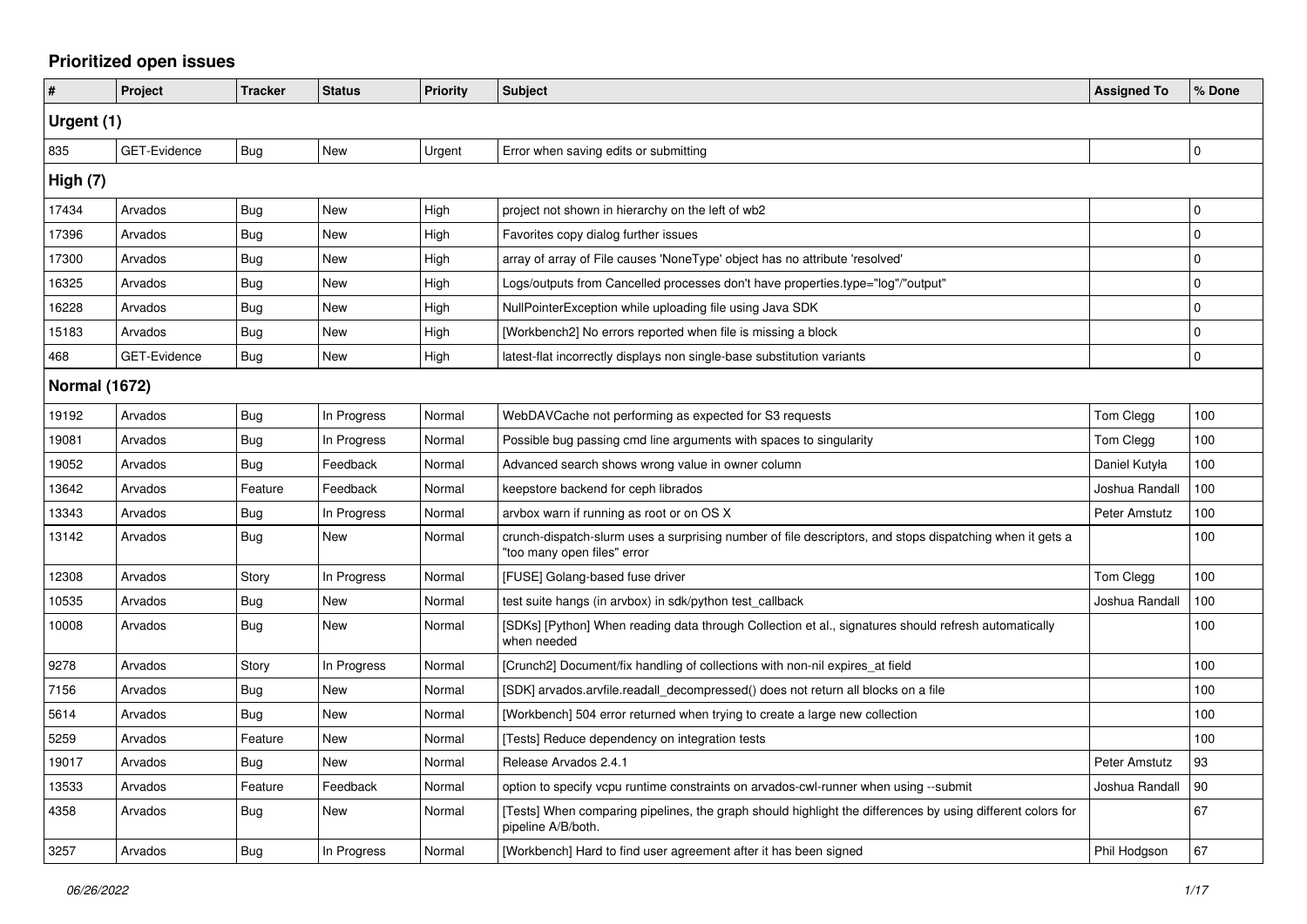| $\sharp$ | Project | Tracker    | <b>Status</b> | <b>Priority</b> | <b>Subject</b>                                                                                                                               | <b>Assigned To</b>  | % Done         |
|----------|---------|------------|---------------|-----------------|----------------------------------------------------------------------------------------------------------------------------------------------|---------------------|----------------|
| 9017     | Arvados | Feature    | In Progress   | Normal          | [Tests] Make slow tests optional (e.g., run-tests.sh --short)                                                                                | Tom Clegg           | 60             |
| 13766    | Arvados | <b>Bug</b> | In Progress   | Normal          | [API] bug in libyaml / Pysch used by API server to parse yaml                                                                                | Peter Amstutz       | 50             |
| 10584    | Arvados | <b>Bug</b> | New           | Normal          | [FUSE] high memory consumption (possible leak) in long-running arv-mount                                                                     |                     | 50             |
| 5523     | Arvados | Bug        | New           | Normal          | [Crunch] crunchstat should not report errors during normal timing races                                                                      | Tom Clegg           | 50             |
| 19143    | Arvados | Bug        | In Progress   | Normal          | Display 'Workflow' records in the Project listing                                                                                            | Peter Amstutz       | 33             |
| 16583    | Arvados | Feature    | In Progress   | Normal          | Can programmatically distinguish between final outputs (results of top-level containers) and intermediate<br>outputs.                        | Peter Amstutz       | 33             |
| 19216    | Arvados | <b>Bug</b> | New           | Normal          | Controller not logging to journalctl?                                                                                                        |                     | $\mathbf 0$    |
| 19215    | Arvados | <b>Bug</b> | New           | Normal          | installer experience                                                                                                                         |                     | 0              |
| 19214    | Arvados | <b>Bug</b> | In Progress   | Normal          | Mention updating /etc/hosts                                                                                                                  |                     | $\mathbf 0$    |
| 19213    | Arvados | Support    | New           | Normal          | Support Ubuntu 22.04 LTS                                                                                                                     |                     | $\mathbf 0$    |
| 19211    | Arvados | Task       | New           | Normal          | Review                                                                                                                                       | Tom Clegg           | $\mathbf 0$    |
| 19209    | Arvados | Task       | New           | Normal          | Review                                                                                                                                       | Tom Clegg           | $\pmb{0}$      |
| 19208    | Arvados | Task       | New           | Normal          | Review                                                                                                                                       | Lucas Di<br>Pentima | $\mathbf 0$    |
| 19207    | Arvados | Task       | New           | Normal          | Review                                                                                                                                       | Tom Clegg           | $\mathbf 0$    |
| 19206    | Arvados | <b>Bug</b> | New           | Normal          | System root user shouldn't be able to get disabled nor its admin status revoked                                                              | Lucas Di<br>Pentima | $\mathbf 0$    |
| 19205    | Arvados | Story      | In Progress   | Normal          | In Go services, monitor request times and record when they continue processing after client disconnects,<br>or exceed a maximum request time | Tom Clegg           | $\mathbf 0$    |
| 19198    | Arvados | Feature    | New           | Normal          | Feature to normalize and re-pack manifest so that same content always has same hash                                                          |                     | $\mathbf 0$    |
| 19197    | Arvados | Feature    | New           | Normal          | Optimize permission checks for can write/can manage fields                                                                                   |                     | $\mathbf 0$    |
| 19196    | Arvados | Feature    | New           | Normal          | Allow API select parameter to add/remove fields from the default set                                                                         |                     | $\mathbf 0$    |
| 19194    | Arvados | Feature    | New           | Normal          | Return can_manage and can_write for all object types (not just users/groups/projects)                                                        |                     | $\mathbf 0$    |
| 19191    | Arvados | Task       | New           | Normal          | Review                                                                                                                                       | Tom Clegg           | 0              |
| 19190    | Arvados | Task       | New           | Normal          | Review                                                                                                                                       | Peter Amstutz       | $\mathbf 0$    |
| 19189    | Arvados | Task       | In Progress   | Normal          | Review 16561-listen-url                                                                                                                      | Lucas Di<br>Pentima | 0              |
| 19188    | Arvados | Task       | New           | Normal          | Review                                                                                                                                       | Peter Amstutz       | $\mathbf 0$    |
| 19187    | Arvados | Task       | In Progress   | Normal          | Review 19079-dual-mode-nav-links                                                                                                             | Stephen Smith       | $\overline{0}$ |
| 19184    | Arvados | Task       | In Progress   | Normal          | Review 19166-gateway-tunnel                                                                                                                  | Peter Amstutz       | 0              |
| 19181    | Arvados | Story      | New           | Normal          | Workbench 2 uses replace_files API                                                                                                           |                     | $\mathbf 0$    |
| 19180    | Arvados | <b>Bug</b> | New           | Normal          | Document how to create projects                                                                                                              | Peter Amstutz       | $\mathbf 0$    |
| 19174    | Arvados | Task       | New           | Normal          | Review tests branch                                                                                                                          | Lucas Di<br>Pentima | $\mathbf 0$    |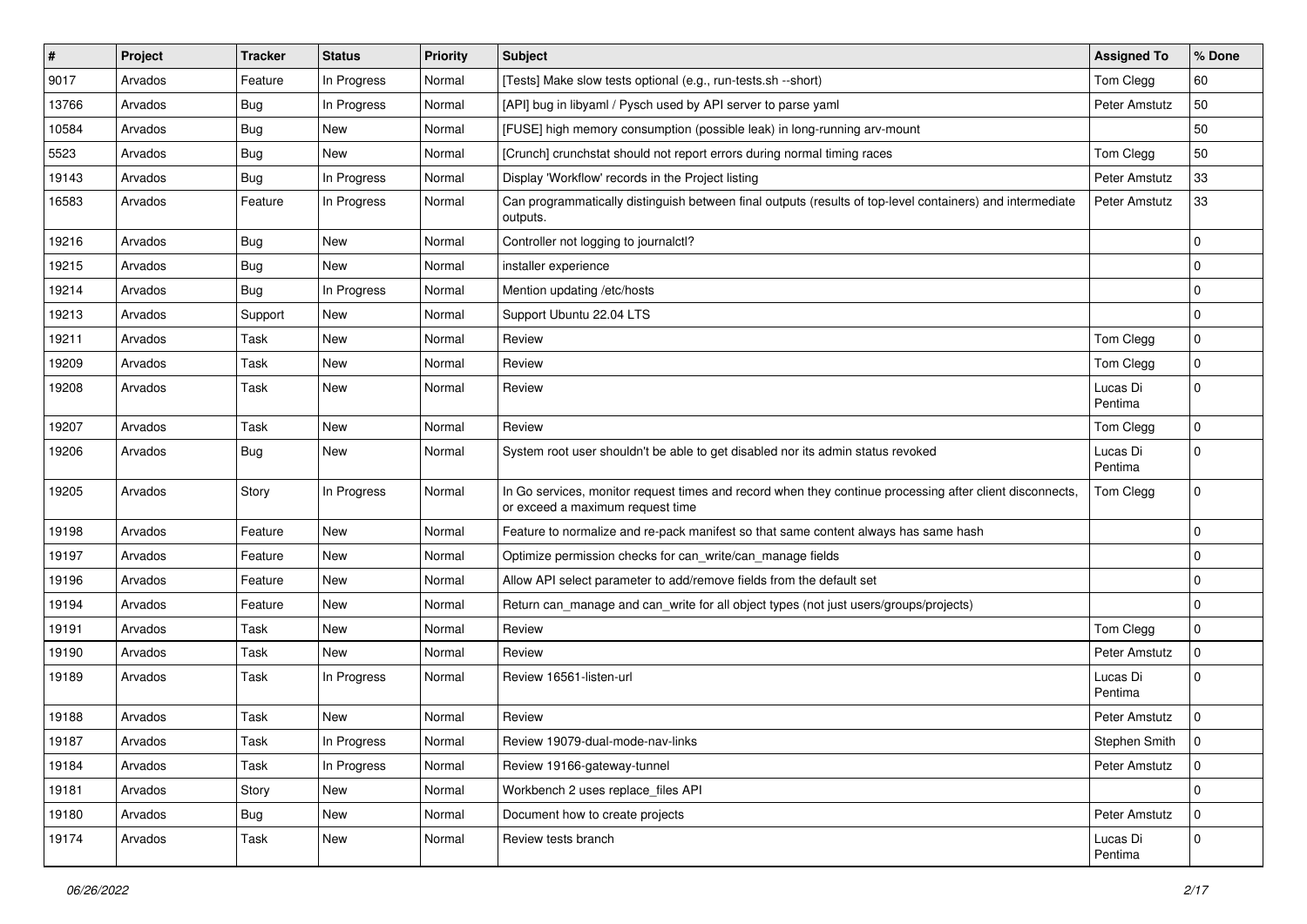| #     | Project | Tracker    | <b>Status</b> | <b>Priority</b> | Subject                                                                                                                  | <b>Assigned To</b>  | % Done              |
|-------|---------|------------|---------------|-----------------|--------------------------------------------------------------------------------------------------------------------------|---------------------|---------------------|
| 19173 | Arvados | Task       | New           | Normal          | Review rake task branch                                                                                                  | Lucas Di<br>Pentima | $\mathbf 0$         |
| 19166 | Arvados | Feature    | In Progress   | Normal          | Container shell support for SLURM and LSF dispatchers                                                                    | Tom Clegg           | $\mathbf 0$         |
| 19163 | Arvados | Task       | New           | Normal          | Write rake task                                                                                                          | Peter Amstutz       | $\mathbf 0$         |
| 19162 | Arvados | Task       | New           | Normal          | Add tests                                                                                                                | Peter Amstutz       | $\mathbf 0$         |
| 19160 | Arvados | Task       | New           | Normal          | Review                                                                                                                   | Peter Amstutz       | $\mathbf 0$         |
| 19150 | Arvados | Feature    | New           | Normal          | arvados-server install -type=test -test-suite-user=X` should add user X to docker and fuse groups                        |                     | $\mathbf 0$         |
| 19142 | Arvados | Task       | New           | Normal          | Workbench 2: Avoid loading "mounts" section in the "Project" or "All process" view                                       | Lucas Di<br>Pentima | $\mathbf 0$         |
| 19140 | Arvados | Feature    | New           | Normal          | Document a process by which you would set up a service account                                                           |                     | $\mathbf 0$         |
| 19139 | Arvados | <b>Bug</b> | New           | Normal          | Regular users should not be able to create user records; creating a user does not make admin the<br>"owner" of that user | Lucas Di<br>Pentima | $\mathbf 0$         |
| 19121 | Arvados | Task       | New           | Normal          | Review                                                                                                                   | Peter Amstutz       | $\mathbf 0$         |
| 19117 | Arvados | Task       | New           | Normal          | Review                                                                                                                   | Stephen Smith       | $\mathbf 0$         |
| 19091 | Arvados | Feature    | <b>New</b>    | Normal          | Managed property to assert valid unix username                                                                           |                     | $\mathbf 0$         |
| 19088 | Arvados | Feature    | In Progress   | Normal          | Expose properties as S3 tags in keep-web                                                                                 | Tom Clegg           | $\mathbf 0$         |
| 19086 | Arvados | Feature    | New           | Normal          | Can provide input JSON/YAML when launching a Workflow as an alternative to the input form                                | Peter Amstutz       | $\mathbf 0$         |
| 19082 | Arvados | Feature    | New           | Normal          | Scale default keep cache request with cores or RAM request                                                               |                     | $\mathbf 0$         |
| 19080 | Arvados | Feature    | New           | Normal          | Offer to un-trash items, instead of "not found" dialog                                                                   |                     | $\mathbf 0$         |
| 19079 | Arvados | Feature    | In Progress   | Normal          | Need to be able to open links from advance search in new tab                                                             | Stephen Smith       | $\pmb{0}$           |
| 19068 | Arvados | Task       | New           | Normal          | Review                                                                                                                   | Lucas Di<br>Pentima | $\mathbf 0$         |
| 19066 | Arvados | Task       | New           | Normal          | Review                                                                                                                   | Lucas Di<br>Pentima | $\mathbf 0$         |
| 19065 | Arvados | Task       | New           | Normal          | Review                                                                                                                   | Peter Amstutz       | $\Omega$            |
| 19064 | Arvados | Task       | <b>New</b>    | Normal          | Review                                                                                                                   | Stephen Smith       | $\mathbf 0$         |
| 19063 | Arvados | Task       | In Progress   | Normal          | Review 19052-fix-for-wrong-owner-on-search-list                                                                          | Daniel Kutyła       | $\mathbf 0$         |
| 19058 | Arvados | Support    | <b>New</b>    | Normal          | Add code scanning to jenkins pipeline                                                                                    |                     | $\mathbf 0$         |
| 19057 | Arvados | Bug        | New           | Normal          | [controller] should not allow adding the same user to a VM more than one time                                            |                     | 0                   |
| 19056 | Arvados | Feature    | New           | Normal          | Environment variable / command line convention that specifies where to get HOST/TOKEN settings.conf                      |                     | 0                   |
| 19053 | Arvados | Bug        | New           | Normal          | Update 'Technology' page to link to relevant parts of doc.arvados.org instead of wiki                                    | Peter Amstutz       | $\mathbf{0}$        |
| 19051 | Arvados | Bug        | New           | Normal          | Handle quotes in search strings correctly                                                                                | Daniel Kutyła       | $\mathbf 0$         |
| 19048 | Arvados | Bug        | New           | Normal          | Copying a folder in collection file browser results in empty folder                                                      |                     | $\mathbf 0$         |
| 19047 | Arvados | Feature    | New           | Normal          | Pythonic interface to launch workflows                                                                                   |                     | 0                   |
| 19044 | Arvados | Task       | In Progress   | Normal          | 27. Add the release to zenodo.org                                                                                        |                     | $\mathsf{O}\xspace$ |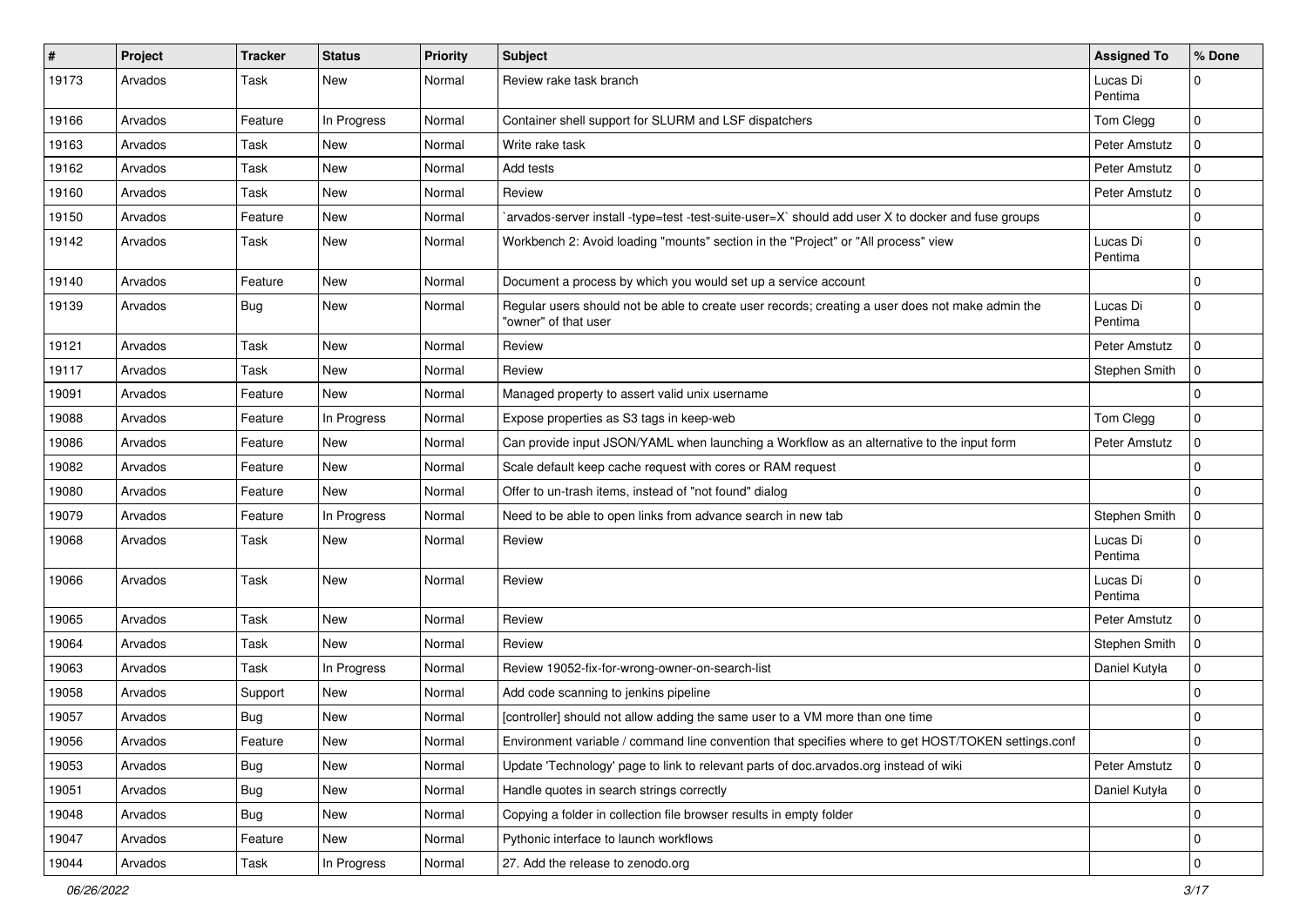| #     | Project | <b>Tracker</b> | <b>Status</b> | <b>Priority</b> | <b>Subject</b>                                                                                                              | <b>Assigned To</b>  | % Done      |
|-------|---------|----------------|---------------|-----------------|-----------------------------------------------------------------------------------------------------------------------------|---------------------|-------------|
| 19038 | Arvados | Task           | In Progress   | Normal          | 21. Publish arvados/arvbox-demo image                                                                                       |                     | $\mathbf 0$ |
| 19005 | Arvados | Task           | New           | Normal          | Review                                                                                                                      | Peter Amstutz       | $\mathbf 0$ |
| 19002 | Arvados | Task           | New           | Normal          | Review                                                                                                                      | Peter Amstutz       | $\mathbf 0$ |
| 19000 | Arvados | Task           | <b>New</b>    | Normal          | Review                                                                                                                      | Stephen Smith       | $\mathbf 0$ |
| 18999 | Arvados | Task           | New           | Normal          | Review                                                                                                                      | Peter Amstutz       | 0           |
| 18998 | Arvados | Story          | New           | Normal          | keepstore ability to check token validity for uploads                                                                       |                     | $\mathbf 0$ |
| 18997 | Arvados | Story          | <b>New</b>    | Normal          | ability to migrate arvbox to arvados-server boot dev mode                                                                   |                     | $\mathbf 0$ |
| 18996 | Arvados | Bug            | New           | Normal          | Container request's expires at field                                                                                        |                     | $\mathbf 0$ |
| 18990 | Arvados | <b>Bug</b>     | New           | Normal          | should reflect the value of TLS/Insecure in the "Get API Token" dialog                                                      | Daniel Kutyła       | $\mathbf 0$ |
| 18988 | Arvados | Feature        | <b>New</b>    | Normal          | [CWL] support singularity/docker hint to make debugging workflows easier                                                    |                     | $\mathbf 0$ |
| 18979 | Arvados | Bug            | In Progress   | Normal          | Missing VM login, user names not rendered                                                                                   | Stephen Smith       | $\mathbf 0$ |
| 18977 | Arvados | Bug            | New           | Normal          | Mishandled Azure error?                                                                                                     |                     | $\mathbf 0$ |
| 18975 | Arvados | Feature        | <b>New</b>    | Normal          | log viewer improvements                                                                                                     | Lucas Di<br>Pentima | $\mathbf 0$ |
| 18973 | Arvados | Story          | New           | Normal          | Test combinations of federation scenarios                                                                                   |                     | $\mathbf 0$ |
| 18970 | Arvados | Feature        | New           | Normal          | Add support for publicly shared collections (anonymous user)                                                                |                     | $\mathbf 0$ |
| 18969 | Arvados | Bug            | New           | Normal          | Controller should monitor its own memory usage and pause requests handling when memory usage is<br>high                     |                     | $\Omega$    |
| 18968 | Arvados | Story          | New           | Normal          | Should be able to pick directories within collections                                                                       | Stephen Smith       | $\mathbf 0$ |
| 18967 | Arvados | Story          | New           | Normal          | drop legacy columns and tables                                                                                              |                     | $\mathbf 0$ |
| 18965 | Arvados | Bug            | Feedback      | Normal          | does not preserve the desired destination url through the login process                                                     | Daniel Kutyła       | $\mathbf 0$ |
| 18964 | Arvados | Bug            | New           | Normal          | Write better prefetch tests                                                                                                 |                     | $\mathbf 0$ |
| 18961 | Arvados | Feature        | New           | Normal          | Go FileSystem / FUSE mount supports block caching & prefetch                                                                |                     | 0           |
| 18960 | Arvados | Feature        | New           | Normal          | crunch-run can use Go FUSE driver for read-only mounts                                                                      |                     | $\mathbf 0$ |
| 18951 | Arvados | Task           | New           | Normal          | Review                                                                                                                      |                     | $\mathbf 0$ |
| 18946 | Arvados | Feature        | New           | Normal          | Render fields of user profile from config                                                                                   |                     | 0           |
| 18944 | Arvados | Feature        | New           | Normal          | [controller] should log the user uuid used for the request                                                                  |                     | $\mathbf 0$ |
| 18942 | Arvados | Story          | New           | Normal          | Remove perl SDK, tests, dependencies                                                                                        |                     | $\mathbf 0$ |
| 18936 | Arvados | Bug            | New           | Normal          | [api] [controller] remove reader_token support                                                                              |                     | 0           |
| 18897 | Arvados | Feature        | New           | Normal          | [go services] should log the uuid of the token used for each request (and if available, the uuid of the<br>associated user) |                     | $\mathbf 0$ |
| 18882 | Arvados | Task           | New           | Normal          | Review                                                                                                                      | Daniel Kutyła       | $\mathbf 0$ |
| 18879 | Arvados | Task           | New           | Normal          | Review                                                                                                                      | Lucas Di<br>Pentima | $\mathbf 0$ |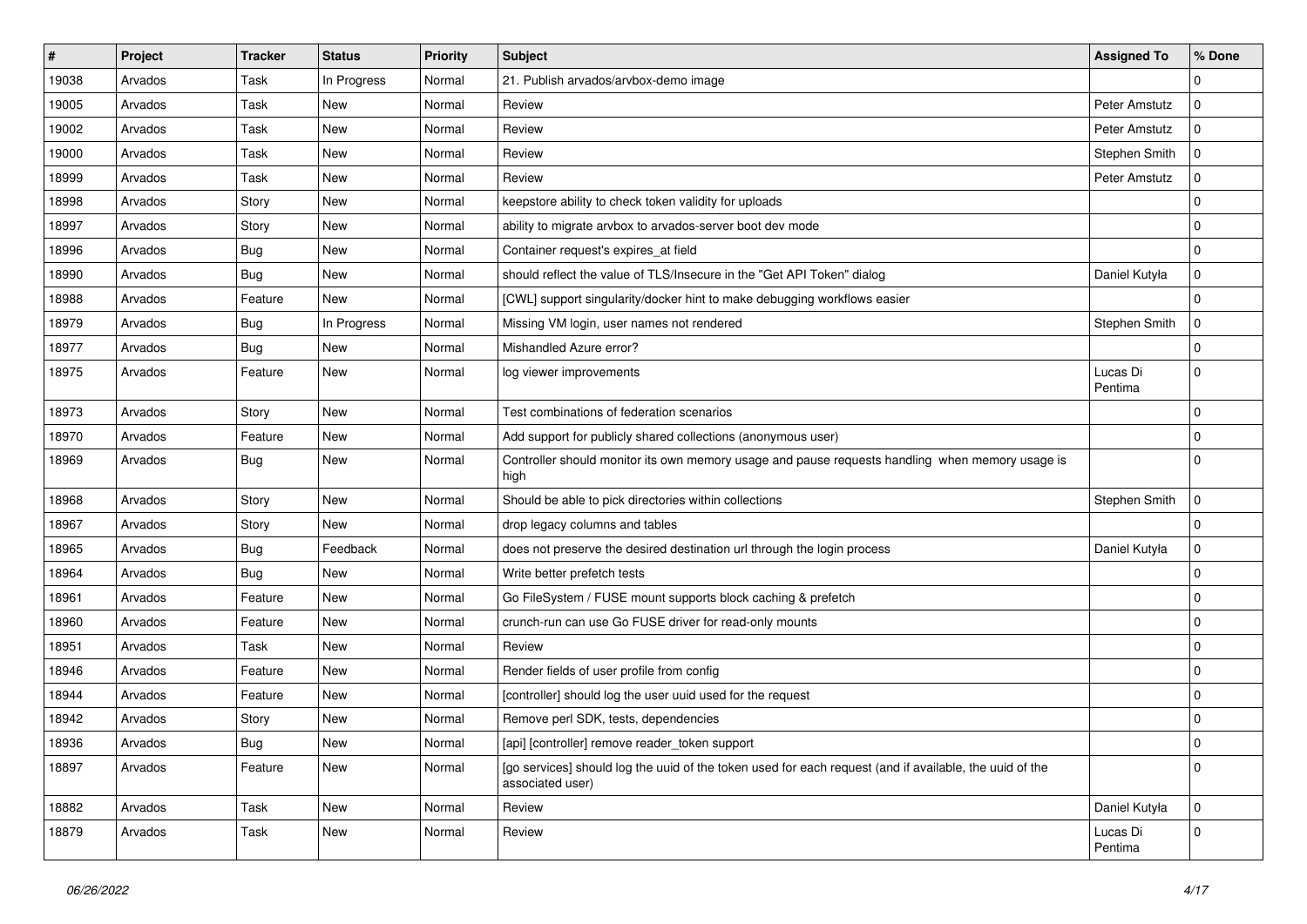| $\sharp$ | Project | <b>Tracker</b> | <b>Status</b> | Priority | Subject                                                                                     | <b>Assigned To</b>  | % Done      |
|----------|---------|----------------|---------------|----------|---------------------------------------------------------------------------------------------|---------------------|-------------|
| 18877    | Arvados | Task           | In Progress   | Normal   | Review 18692-frozen-projects-workbench-support                                              | Daniel Kutyła       | 0           |
| 18874    | Arvados | Support        | New           | Normal   | Merge workbench2 history into main Arvados repo                                             |                     | $\pmb{0}$   |
| 18871    | Arvados | Feature        | New           | Normal   | WebDAV uses replace files API                                                               |                     | 0           |
| 18864    | Arvados | <b>Bug</b>     | New           | Normal   | "Responsible person" link is wrong                                                          |                     | $\pmb{0}$   |
| 18863    | Arvados | Feature        | New           | Normal   | [controller] add background job to clean up old container log records                       |                     | 0           |
| 18862    | Arvados | <b>Bug</b>     | New           | Normal   | [api] remove replay_job_log rake task                                                       |                     | $\pmb{0}$   |
| 18861    | Arvados | Story          | New           | Normal   | Retire wb1                                                                                  |                     | 0           |
| 18860    | Arvados | Story          | New           | Normal   | Display number of container attempts and make it easy to access past logs                   |                     | 0           |
| 18858    | Arvados | Feature        | In Progress   | Normal   | sync-users-tool for synchronizing users                                                     | Lucas Di<br>Pentima | 0           |
| 18853    | Arvados | Story          | New           | Normal   | Get input collection uuid or metadata                                                       |                     | 0           |
| 18846    | Arvados | Story          | New           | Normal   | Rendering rich descriptions                                                                 |                     | $\pmb{0}$   |
| 18842    | Arvados | Feature        | New           | Normal   | Local disk keep cache for Python SDK/arv-mount                                              |                     | 0           |
| 18841    | Arvados | Feature        | New           | Normal   | Feature to inject additional info into wb2 details panel                                    |                     | 0           |
| 18840    | Arvados | Feature        | New           | Normal   | Algorithm to repack small files into larger blocks                                          |                     | $\mathbf 0$ |
| 18817    | Arvados | Task           | New           | Normal   | review                                                                                      | Peter Amstutz       | 0           |
| 18815    | Arvados | Task           | New           | Normal   | Review                                                                                      | Peter Amstutz       | $\mathbf 0$ |
| 18810    | Arvados | Feature        | New           | Normal   | PySDK API Client wrapper methods that automatically translate properties using a vocabulary |                     | 0           |
| 18799    | Arvados | Story          | New           | Normal   | Strategy to tie the Python SDK to the API docs                                              |                     | $\pmb{0}$   |
| 18798    | Arvados | Story          | New           | Normal   | Turn code cookbook into liquid template & include files separately                          |                     | 0           |
| 18797    | Arvados | Story          | In Progress   | Normal   | Flesh out python sdk documentation in docstrings & ensure good presentation in pydoc        |                     | 0           |
| 18790    | Arvados | Feature        | New           | Normal   | Access live container logs through arvados-client and crunch-run container gateway          |                     | $\pmb{0}$   |
| 18788    | Arvados | Feature        | New           | Normal   | User merge & migration support on LoginCluster federations                                  |                     | 0           |
| 18775    | Arvados | Feature        | New           | Normal   | Search in picker dialogue for selecting Projects/Files/Directories                          |                     | 0           |
| 18765    | Arvados | <b>Bug</b>     | New           | Normal   | engine configuration too big > 1048448 with singularity                                     |                     | 0           |
| 18762    | Arvados | <b>Bug</b>     | New           | Normal   | rails background tasks scaling issues                                                       |                     | 0           |
| 18726    | Arvados | Feature        | New           | Normal   | a-c-r uses arv-put internally to upload dependencies                                        |                     | $\mathbf 0$ |
| 18724    | Arvados | <b>Bug</b>     | New           | Normal   | Collection file_names should contain full paths for substring matching                      |                     | $\mathbf 0$ |
| 18709    | Arvados | Task           | New           | Normal   | Review                                                                                      | Peter Amstutz       | l 0         |
| 18706    | Arvados | Task           | In Progress   | Normal   | Review 18594-Collection-Advanced-Menu-is-trying-to-fetch-User-record-with-collection-UUID   | Daniel Kutyła       | $\mathbf 0$ |
| 18693    | Arvados | Story          | New           | Normal   | Deduplicate permission links                                                                |                     | 0           |
| 18692    | Arvados | Feature        | In Progress   | Normal   | Frozen projects workbench support                                                           | Daniel Kutyła       | $\mathbf 0$ |
| 18689    | Arvados | Feature        | New           | Normal   | support secret environment                                                                  |                     | $\pmb{0}$   |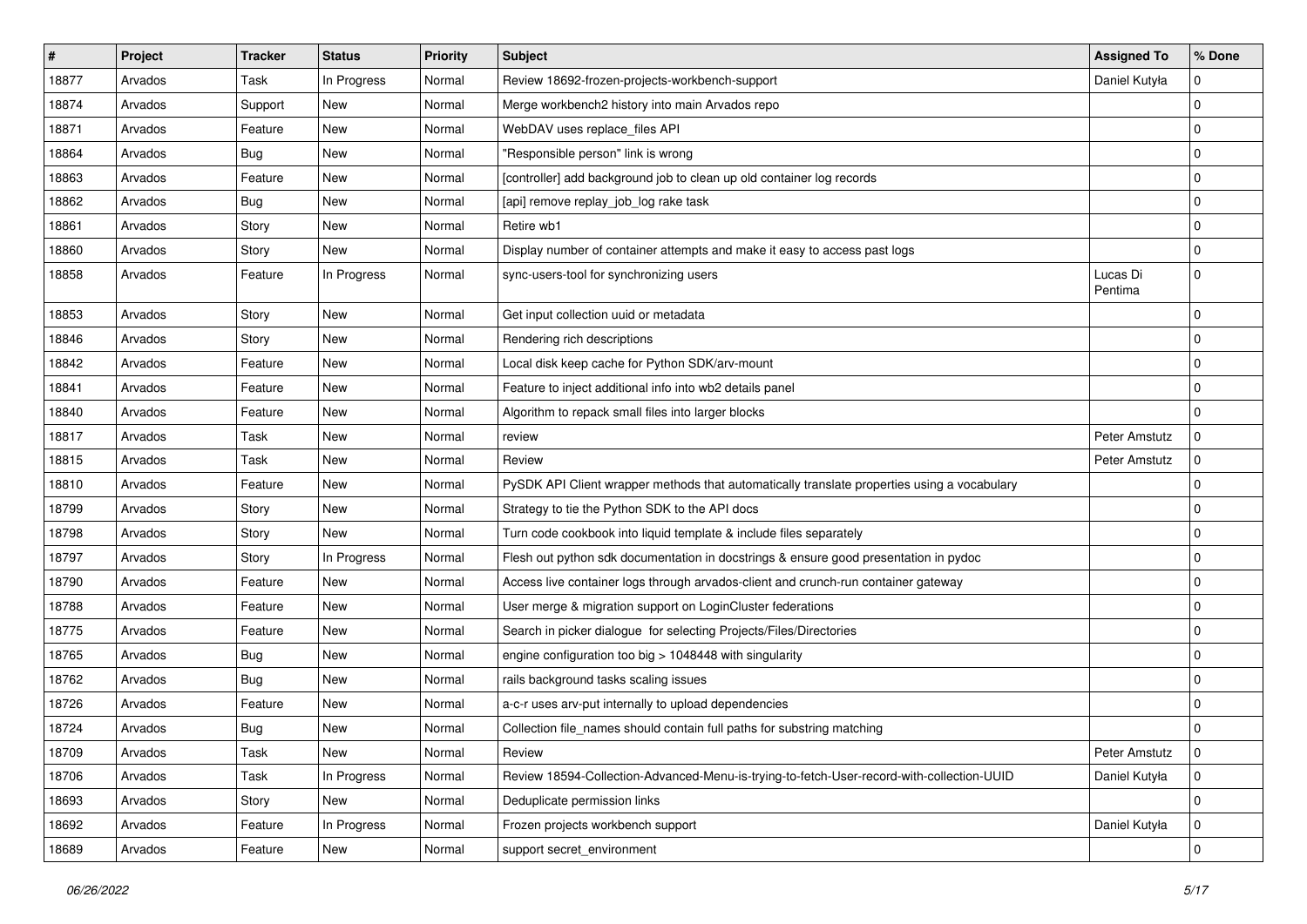| #     | Project | <b>Tracker</b> | <b>Status</b> | <b>Priority</b> | Subject                                                                                                                                            | <b>Assigned To</b>  | % Done      |
|-------|---------|----------------|---------------|-----------------|----------------------------------------------------------------------------------------------------------------------------------------------------|---------------------|-------------|
| 18677 | Arvados | Feature        | New           | Normal          | Container runtime metrics API                                                                                                                      |                     | $\mathbf 0$ |
| 18672 | Arvados | Feature        | New           | Normal          | [go sdk] describe + implement desired Go SDK                                                                                                       |                     | $\mathbf 0$ |
| 18671 | Arvados | <b>Bug</b>     | New           | Normal          | [go sdk] update documentation                                                                                                                      |                     | $\mathbf 0$ |
| 18669 | Arvados | Task           | New           | Normal          | review 18668-add-project-support-to-deduplication-report                                                                                           |                     | $\mathbf 0$ |
| 18668 | Arvados | Feature        | In Progress   | Normal          | [deduplication report] add project support                                                                                                         | Ward<br>Vandewege   | $\mathbf 0$ |
| 18650 | Arvados | Task           | <b>New</b>    | Normal          | Design API for helper methods for working with vocabularies                                                                                        | Peter Amstutz       | $\mathbf 0$ |
| 18623 | Arvados | Feature        | New           | Normal          | Ensure Etag can be used and honor If-Match header in updates                                                                                       |                     | 0           |
| 18621 | Arvados | Feature        | New           | Normal          | Ability for admin to purge old versions of a collection                                                                                            |                     | $\mathbf 0$ |
| 18620 | Arvados | Feature        | New           | Normal          | [LSF] use btop to adjust relative priorities of arvados jobs                                                                                       |                     | 0           |
| 18618 | Arvados | <b>Bug</b>     | New           | Normal          | Reusing workflows/steps is too slow                                                                                                                |                     | $\mathbf 0$ |
| 18616 | Arvados | Task           | New           | Normal          | Review                                                                                                                                             | Ward<br>Vandewege   | $\Omega$    |
| 18615 | Arvados | Task           | New           | Normal          | Review                                                                                                                                             | Lucas Di<br>Pentima | $\mathbf 0$ |
| 18613 | Arvados | Task           | New           | Normal          | Review                                                                                                                                             | Peter Amstutz       | 0           |
| 18609 | Arvados | Task           | New           | Normal          | Review                                                                                                                                             | Ward<br>Vandewege   | $\mathbf 0$ |
| 18586 | Arvados | Bug            | New           | Normal          | Remove docs/code for unsupported AsyncPermissionsUpdateInterval                                                                                    |                     | $\mathbf 0$ |
| 18576 | Arvados | Feature        | New           | Normal          | arv-put converts properties aliases to vocabulary ids                                                                                              |                     | 0           |
| 18573 | Arvados | Feature        | New           | Normal          | packer compute image builder script should take an explicit arvados package version to install instead of<br>latest in selected package repository |                     | $\mathbf 0$ |
| 18564 | Arvados | Feature        | New           | Normal          | [art] run jenkins release build steps with a set of parameters                                                                                     |                     | $\mathbf 0$ |
| 18563 | Arvados | Bug            | New           | Normal          | [config] simplify/streamline InternalURLs/ExternalURL situation                                                                                    |                     | 0           |
| 18548 | Arvados | Feature        | New           | Normal          | Ability to share a link to the "Get API Token" dialog in WB"                                                                                       |                     | $\mathbf 0$ |
| 18516 | Arvados | Story          | New           | Normal          | run Theia interactively for development on shell and/or compute nodes                                                                              |                     | 0           |
| 18515 | Arvados | Story          | New           | Normal          | run interactive Jupyter on shell and/or compute nodes                                                                                              |                     | $\mathbf 0$ |
| 18514 | Arvados | Story          | New           | Normal          | Research framework for interactive tutorials that overlay the app                                                                                  |                     | $\mathbf 0$ |
| 18512 | Arvados | Task           | In Progress   | Normal          | Review 18488-nonblocking-advisory-lock                                                                                                             | Tom Clegg           | $\mathbf 0$ |
| 18501 | Arvados | <b>Bug</b>     | New           | Normal          | Add option in ARV GUI to open link in new tab                                                                                                      |                     | $\pmb{0}$   |
| 18500 | Arvados | <b>Bug</b>     | New           | Normal          | Arvados CV for "Study Type" property not active                                                                                                    |                     | $\mathbf 0$ |
| 18499 | Arvados | <b>Bug</b>     | New           | Normal          | Advanced Dialog on collections shows the manifest_text as null                                                                                     |                     | $\mathbf 0$ |
| 18498 | Arvados | <b>Bug</b>     | New           | Normal          | WB2 collection UUID in project URL shows blank page                                                                                                |                     | $\mathbf 0$ |
| 18486 | Arvados | <b>Bug</b>     | New           | Normal          | Docker containers are always removed                                                                                                               |                     | $\mathbf 0$ |
| 18481 | Arvados | Bug            | New           | Normal          | Workbench allows setting values with leading and trailing whitespace in property values                                                            |                     | $\mathbf 0$ |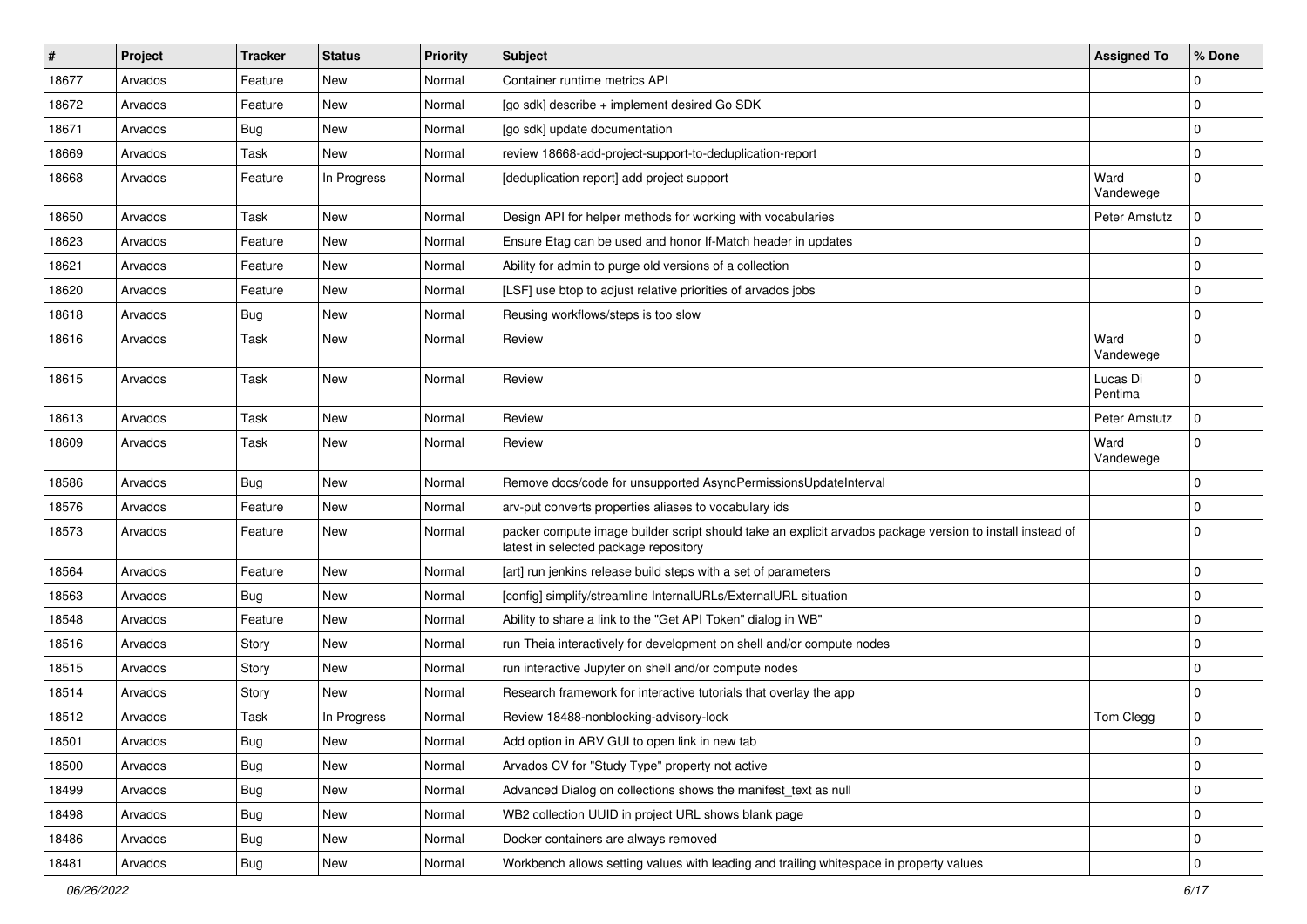| #     | Project | <b>Tracker</b> | <b>Status</b> | <b>Priority</b> | <b>Subject</b>                                                                                                            | <b>Assigned To</b> | % Done      |
|-------|---------|----------------|---------------|-----------------|---------------------------------------------------------------------------------------------------------------------------|--------------------|-------------|
| 18464 | Arvados | Feature        | New           | Normal          | Batch update endpoint for permission changes                                                                              |                    | $\mathbf 0$ |
| 18463 | Arvados | Feature        | New           | Normal          | Sharing dialog shows all permissions including indirect and allows searching for users by name                            |                    | $\mathbf 0$ |
| 18462 | Arvados | Story          | New           | Normal          | Requesting object by uuid should return 403 instead of 404                                                                |                    | $\mathbf 0$ |
| 18393 | Arvados | Bug            | New           | Normal          | [workbench2] forces relogin on every new window/tab                                                                       |                    | $\mathbf 0$ |
| 18385 | Arvados | <b>Bug</b>     | New           | Normal          | arvados-server config-dump   arvados-server config-check -config=- spurious warnings                                      |                    | $\mathbf 0$ |
| 18369 | Arvados | Feature        | New           | Normal          | [doc] describe the block packing algorithm used by our various Keep clients (arv-put, python sdk,<br>keep-web, arv-mount) |                    | $\Omega$    |
| 18368 | Arvados | Feature        | New           | Normal          | Notification banner                                                                                                       |                    | 0           |
| 18362 | Arvados | Story          | New           | Normal          | cwltest results for Arvados produces badges which can be linked to from commonwl.org                                      |                    | $\mathbf 0$ |
| 18347 | Arvados | Feature        | New           | Normal          | Cache negative token lookups in federation/OIDC                                                                           |                    | 0           |
| 18345 | Arvados | Bug            | New           | Normal          | Activity script crash                                                                                                     |                    | $\mathbf 0$ |
| 18341 | Arvados | Story          | New           | Normal          | "arvados-server init" can set up a single-node production cluster                                                         |                    | $\mathbf 0$ |
| 18338 | Arvados | Story          | New           | Normal          | "arvados-server init" can use a local root CA to sign certificates                                                        |                    | $\mathbf 0$ |
| 18335 | Arvados | Feature        | New           | Normal          | Export health checks as Prometheus metrics                                                                                |                    | $\mathbf 0$ |
| 18334 | Arvados | <b>Bug</b>     | New           | Normal          | Accept release info changes in docker recipes                                                                             |                    | $\mathbf 0$ |
| 18311 | Arvados | Bug            | New           | Normal          | [cwl] test 221 in the 1.2 conformance suite is failing on singularity                                                     | Peter Amstutz      | $\mathbf 0$ |
| 18292 | Arvados | Bug            | New           | Normal          | [cleanup] remove AssignNodeHostname from the configuration. Also from the documentation.                                  |                    | $\mathbf 0$ |
| 18291 | Arvados | Task           | In Progress   | Normal          | Review 18287-external-url-defaults                                                                                        | Tom Clegg          | $\mathbf 0$ |
| 18280 | Arvados | Bug            | New           | Normal          | Advanced Search in ARV PROD GUI non-functional                                                                            |                    | 0           |
| 18279 | Arvados | <b>Bug</b>     | <b>New</b>    | Normal          | Data Collection page on 2.3.0 rc2                                                                                         |                    | $\mathbf 0$ |
| 18278 | Arvados | Bug            | New           | Normal          | [k8s] start using an ingress                                                                                              | Ward<br>Vandewege  | $\Omega$    |
| 18266 | Arvados | Bug            | New           | Normal          | Turn manual testing plan for WB2 into tickets to write cypress tests                                                      |                    | $\mathbf 0$ |
| 18262 | Arvados | Bug            | New           | Normal          | [crunch-run] handle out-of-diskspace on the compute node better                                                           |                    | $\mathbf 0$ |
| 18255 | Arvados | Story          | New           | Normal          | Proof of concept Arvados single-node AMI                                                                                  |                    | $\mathbf 0$ |
| 18241 | Arvados | Story          | New           | Normal          | "NanoCPUs can not be set" Docker error                                                                                    |                    | 0           |
| 18239 | Arvados | Story          | New           | Normal          | Add Kubernetes testing to CI                                                                                              |                    | $\mathbf 0$ |
| 18235 | Arvados | Task           | New           | Normal          | Review                                                                                                                    | Ward<br>Vandewege  | $\Omega$    |
| 18234 | Arvados | Task           | New           | Normal          | Review                                                                                                                    | Ward<br>Vandewege  | $\pmb{0}$   |
| 18227 | Arvados | Task           | New           | Normal          | Review                                                                                                                    | Peter Amstutz      | $\mathbf 0$ |
| 18225 | Arvados | Task           | In Progress   | Normal          | Review 18207-Workbench2-is-not-clearing-the-project-content-when-switching                                                | Daniel Kutyła      | $\mathbf 0$ |
| 18221 | Arvados | Story          | In Progress   | Normal          | Test coverage plan for combinations of slurm/lsf/cloud singularity/docker                                                 |                    | $\pmb{0}$   |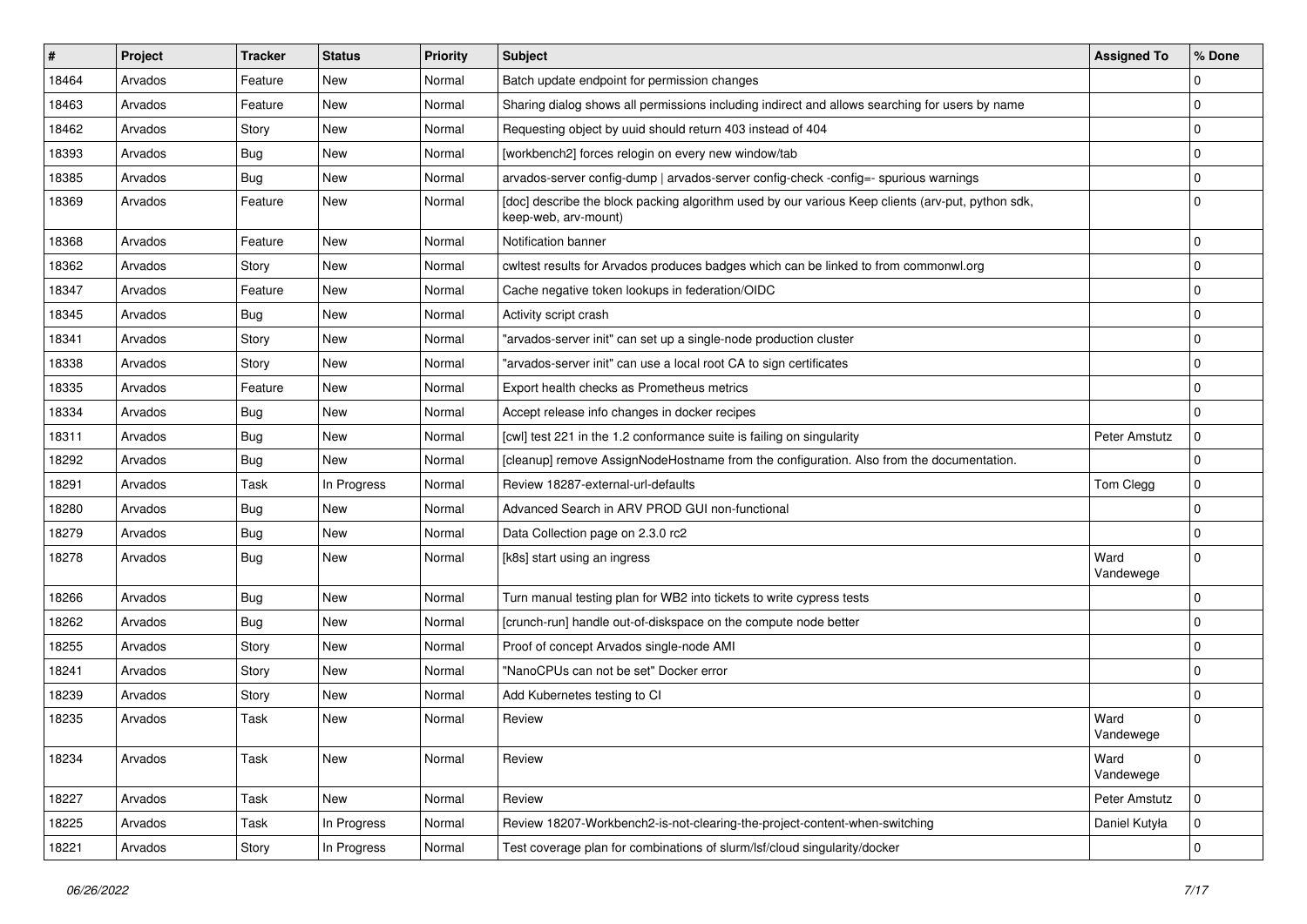| #     | Project | <b>Tracker</b> | <b>Status</b> | <b>Priority</b> | <b>Subject</b>                                                                                        | <b>Assigned To</b> | % Done              |
|-------|---------|----------------|---------------|-----------------|-------------------------------------------------------------------------------------------------------|--------------------|---------------------|
| 18220 | Arvados | <b>Bug</b>     | New           | Normal          | Support Docker ENTRYPOINT on Singularity in crunch-run                                                |                    | 0                   |
| 18218 | Arvados | Feature        | New           | Normal          | ARV GUI: perform operations on files selected via the filter                                          |                    | $\mathbf 0$         |
| 18217 | Arvados | Feature        | New           | Normal          | Enable file sorting in Data Collection                                                                |                    | 0                   |
| 18214 | Arvados | Bug            | New           | Normal          | global search results link to wb1 not wb2                                                             |                    | $\pmb{0}$           |
| 18213 | Arvados | Feature        | New           | Normal          | Arvados "display in new tab" shows outdated data                                                      |                    | 0                   |
| 18212 | Arvados | <b>Bug</b>     | New           | Normal          | Read-only users can't open file in new tab                                                            |                    | $\pmb{0}$           |
| 18211 | Arvados | Feature        | New           | Normal          | Should the Loading Progress bar always be shown?                                                      |                    | 0                   |
| 18210 | Arvados | Bug            | New           | Normal          | Create Mountainduck Bookmark files not working                                                        |                    | 0                   |
| 18209 | Arvados | Feature        | New           | Normal          | Re-run process on arvados throws error                                                                |                    | $\mathbf 0$         |
| 18208 | Arvados | <b>Bug</b>     | New           | Normal          | Workbench2 search shows all sites even if just searching in one site                                  |                    | 0                   |
| 18205 | Arvados | Feature        | New           | Normal          | [api] [cloud] add live compute instance price to container record                                     |                    | 0                   |
| 18204 | Arvados | Bug            | New           | Normal          | Workbench2 is missing a UI that shows which group a user is member of                                 |                    | 0                   |
| 18199 | Arvados | <b>Bug</b>     | New           | Normal          | Issue with sharing settings of "open access" new projects                                             |                    | 0                   |
| 18198 | Arvados | <b>Bug</b>     | New           | Normal          | "copy selected files into collection" function in WB2 extremely slow                                  |                    | $\pmb{0}$           |
| 18197 | Arvados | Feature        | New           | Normal          | add search option to input selection when running a workflow                                          |                    | 0                   |
| 18196 | Arvados | Feature        | New           | Normal          | expose saved searches as browsing option on the left side                                             |                    | 0                   |
| 18194 | Arvados | Feature        | New           | Normal          | "Release" as search option                                                                            |                    | 0                   |
| 18193 | Arvados | Feature        | New           | Normal          | Multi-select collections and projects to delete them                                                  |                    | 0                   |
| 18192 | Arvados | Bug            | New           | Normal          | Advanced search is showing ROX IDs in the search field syntax instead of clear values                 |                    | 0                   |
| 18191 | Arvados | <b>Bug</b>     | New           | Normal          | [doc] the compute node image doc does not take releases into account                                  |                    | $\mathbf 0$         |
| 18182 | Arvados | Feature        | New           | Normal          | Parameter on get_permissions API to return every user and group with permissions                      |                    | 0                   |
| 18181 | Arvados | Feature        | New           | Normal          | Ability to specify a % of compute instance price that user is willing to go over from cheapest        |                    | 0                   |
| 18174 | Arvados | Feature        | New           | Normal          | [servers] add logging with automatic rotation to user-specified directory                             |                    | $\mathbf 0$         |
| 18170 | Arvados | <b>Bug</b>     | New           | Normal          | Display of long names can be improved on WB2                                                          |                    | $\pmb{0}$           |
| 18168 | Arvados | Bug            | New           | Normal          | Workbench2 Trash is not listing all trashed items                                                     |                    | $\mathbf 0$         |
| 18167 | Arvados | <b>Bug</b>     | New           | Normal          | Files in collection are not sorted                                                                    |                    | 0                   |
| 18166 | Arvados | Bug            | New           | Normal          | [Release] Auto-sync the arvados gem dependencies on RailsAPI and Workbench1                           |                    | 0                   |
| 18165 | Arvados | Feature        | New           | Normal          | Whole-collection search in new collection viewer                                                      |                    | 0                   |
| 18163 | Arvados | Feature        | New           | Normal          | [Crunch] add CWL extension to limit the number of concurrently running jobs during a scatter          |                    | 0                   |
| 18161 | Arvados | Bug            | New           | Normal          | [a-d-c] the arvados_dispatchcloud_queue_entries prometheus metric should report actual instance types |                    | 0                   |
| 18150 | Arvados | Story          | New           | Normal          | Document configuration items for customizing text in Workbench                                        |                    | $\mathbf 0$         |
| 18125 | Arvados | Feature        | New           | Normal          | [deployment][provision][documentation] explain how to use a custom/existing postgresql RDBMS          | Javier Bértoli     | 0                   |
| 18124 | Arvados | Feature        | New           | Normal          | User edit page                                                                                        |                    | $\mathsf{O}\xspace$ |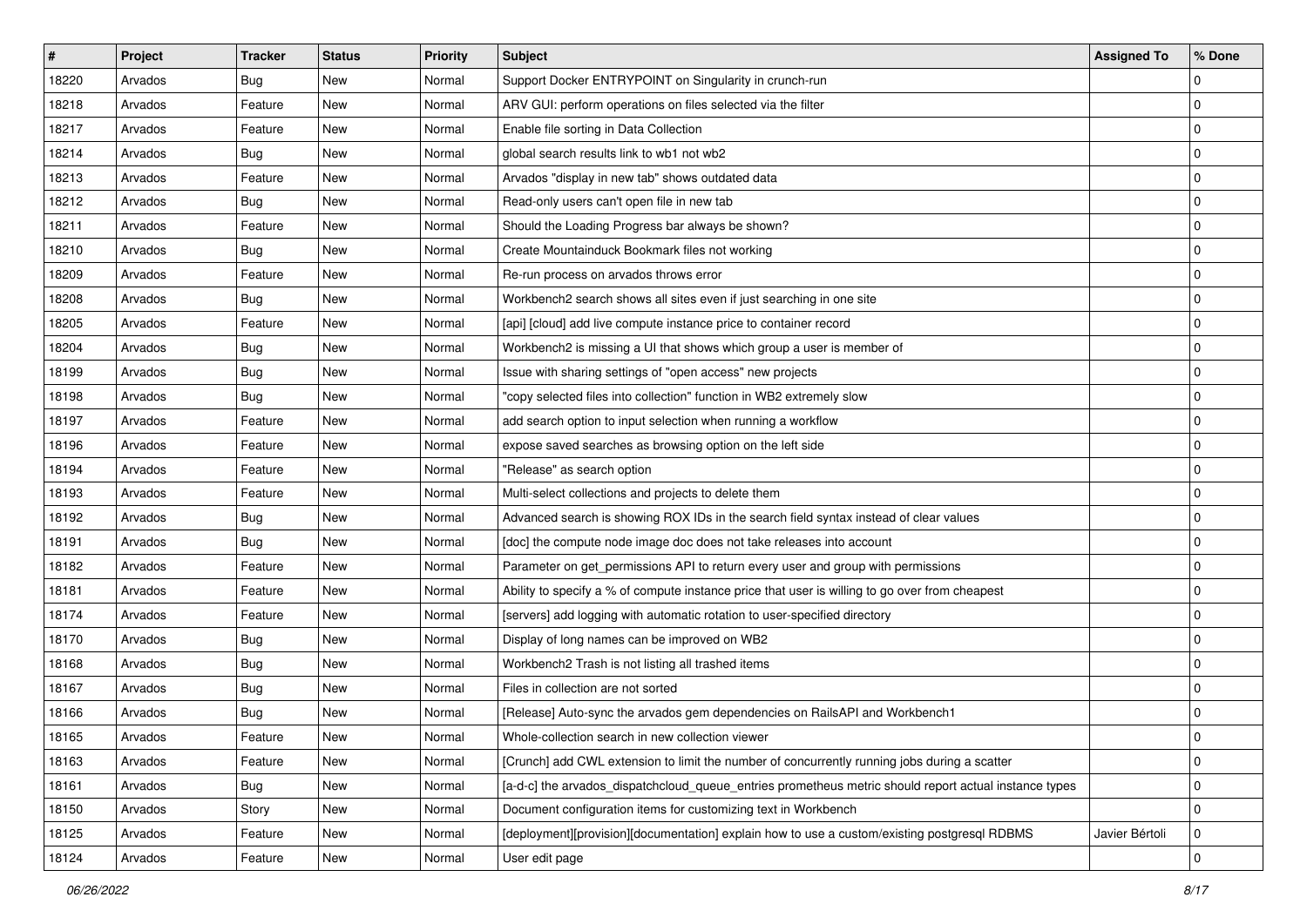| #     | Project | <b>Tracker</b> | <b>Status</b> | <b>Priority</b> | <b>Subject</b>                                                                                                            | <b>Assigned To</b>  | % Done      |
|-------|---------|----------------|---------------|-----------------|---------------------------------------------------------------------------------------------------------------------------|---------------------|-------------|
| 18118 | Arvados | Bug            | New           | Normal          | investigate separate socket timeouts waiting for connection and HTTP response in Python SDK                               |                     | $\Omega$    |
| 18117 | Arvados | Story          | In Progress   | Normal          | Sample tracker                                                                                                            |                     | $\Omega$    |
| 18114 | Arvados | Bug            | New           | Normal          | [a-d-c] slow down retries when CreateInstance returns non-quota/non-throttle errors                                       |                     | $\Omega$    |
| 18101 | Arvados | Bug            | <b>New</b>    | Normal          | [a-d-c] [AWS] add option to spin up (spot) instances in more/all availability zones in the region                         |                     | $\Omega$    |
| 18075 | Arvados | <b>Bug</b>     | <b>New</b>    | Normal          | arvados-dispatch-cloud should respect Containers.MaxComputeVMs                                                            |                     | $\Omega$    |
| 18071 | Arvados | Feature        | New           | Normal          | Use postgresql advisory locks to prevent concurrent dispatcher / keep-balance processes                                   |                     | $\Omega$    |
| 18041 | Arvados | Task           | <b>New</b>    | Normal          | Review                                                                                                                    | Peter Amstutz       | $\Omega$    |
| 18019 | Arvados | Bug            | New           | Normal          | [deployment][arvados-formula] selinux breaks many installation steps                                                      |                     | $\Omega$    |
| 18016 | Arvados | Bug            | <b>New</b>    | Normal          | [api] remove unused last_used_at and last_used_by_ip_address columns on api_client_authorizations<br>table                |                     | $\Omega$    |
| 18011 | Arvados | Bug            | New           | Normal          | [packaging][centos7] systemctl daemon-reload should be run by the post-inst script when upgrading<br>packages on centos 7 |                     | $\Omega$    |
| 18009 | Arvados | Bug            | <b>New</b>    | Normal          | [controller] always returns an empty "unsigned_manifest_text" field for collections                                       |                     | $\Omega$    |
| 18008 | Arvados | <b>Bug</b>     | New           | Normal          | [api] regid not always being recorded in the api server log                                                               |                     | $\Omega$    |
| 18000 | Arvados | Bug            | <b>New</b>    | Normal          | [deduplicationreport] negative number in the "saved by Keep deduplication" report                                         |                     | $\Omega$    |
| 17993 | Arvados | Feature        | <b>New</b>    | Normal          | [deduplication-report] supports storage classes                                                                           |                     | $\Omega$    |
| 17991 | Arvados | Task           | In Progress   | Normal          | Review #17990 arvados-formula:commit:1ad296f, branch 17990-add-rvm-to-ubuntu1804                                          | Ward<br>Vandewege   | $\Omega$    |
| 17988 | Arvados | Feature        | New           | Normal          | Enforce memory limits using Singularity + cloud                                                                           |                     | $\Omega$    |
| 17981 | Arvados | Feature        | New           | Normal          | Hint to set properties on output collection based on workflow input or output parameter values                            |                     | $\Omega$    |
| 17969 | Arvados | Support        | New           | Normal          | Investigate plugins for redmine templates                                                                                 | Lucas Di<br>Pentima | $\Omega$    |
| 17953 | Arvados | Story          | <b>New</b>    | Normal          | [api] Remove unused "node" object                                                                                         |                     | $\Omega$    |
| 17950 | Arvados | Task           | New           | Normal          | review 17949-add-bullseye                                                                                                 |                     | $\Omega$    |
| 17946 | Arvados | Feature        | New           | Normal          | design: add complex structures to structured vocabulary                                                                   |                     | $\Omega$    |
| 17945 | Arvados | Feature        | New           | Normal          | design: Add type checking to the structured vocabulary                                                                    |                     | $\Omega$    |
| 17942 | Arvados | Bug            | New           | Normal          | [arv-mount] requests manifest text multiple times when mounting collection                                                |                     | $\Omega$    |
| 17941 | Arvados | Bug            | New           | Normal          | [ws] memory management issues                                                                                             |                     | $\Omega$    |
| 17940 | Arvados | Bug            | New           | Normal          | [controller] memory management issues                                                                                     |                     | $\Omega$    |
| 17938 | Arvados | <b>Bug</b>     | New           | Normal          | [deployment][arvados-formula] shell node centos-7 packages                                                                | Javier Bértoli      | 0           |
| 17937 | Arvados | <b>Bug</b>     | New           | Normal          | [workbench] uploader is hardcoded to X-Keep-Desired-Replicas: 2                                                           |                     | $\Omega$    |
| 17931 | Arvados | Task           | New           | Normal          | Review                                                                                                                    | Lucas Di<br>Pentima | 0           |
| 17919 | Arvados | Task           | New           | Normal          | investigate                                                                                                               | Peter Amstutz       | $\mathbf 0$ |
| 17918 | Arvados | <b>Bug</b>     | New           | Normal          | cwltool 'id' changes packing behavior                                                                                     | Peter Amstutz       | $\mathbf 0$ |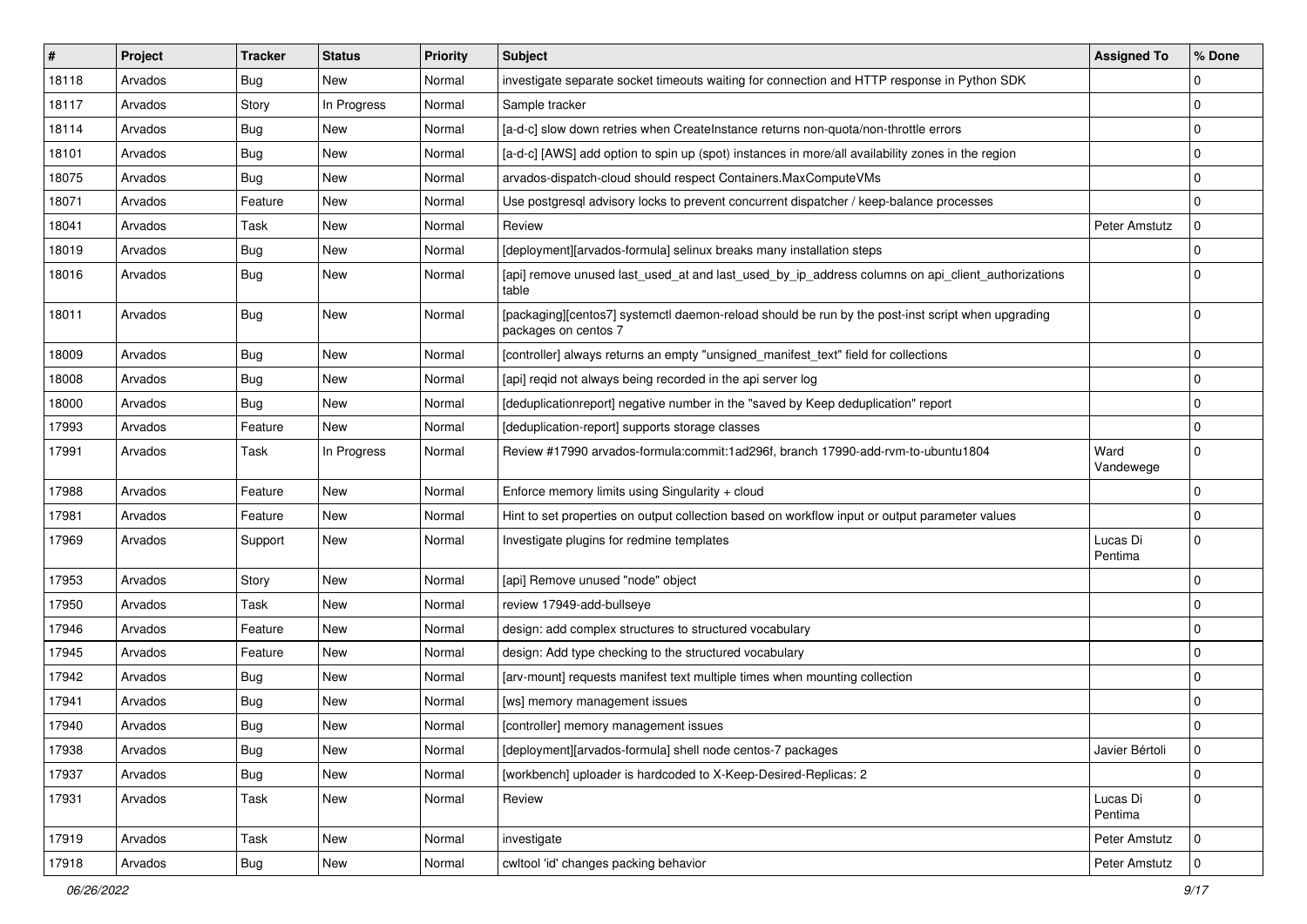| $\vert$ # | Project | <b>Tracker</b> | <b>Status</b> | <b>Priority</b> | <b>Subject</b>                                                                                                                                | <b>Assigned To</b> | % Done         |
|-----------|---------|----------------|---------------|-----------------|-----------------------------------------------------------------------------------------------------------------------------------------------|--------------------|----------------|
| 17910     | Arvados | Task           | New           | Normal          | investigate                                                                                                                                   | Peter Amstutz      |                |
| 17909     | Arvados | Task           | <b>New</b>    | Normal          | investigate                                                                                                                                   | Peter Amstutz      | 0              |
| 17878     | Arvados | <b>Bug</b>     | New           | Normal          | [container shell] confusing error "channel 3: bad ext data" when forwarding tcp traffic into a container with<br>API: false                   |                    | 0              |
| 17876     | Arvados | Task           | <b>New</b>    | Normal          | Review                                                                                                                                        | Ward<br>Vandewege  | $\Omega$       |
| 17875     | Arvados | Task           | <b>New</b>    | Normal          | Review                                                                                                                                        | Peter Amstutz      | 0              |
| 17859     | Arvados | Bug            | New           | Normal          | When @AutoSetupNewUsers: true@ new users' username is added as email                                                                          |                    | $\Omega$       |
| 17846     | Arvados | <b>Bug</b>     | New           | Normal          | [tutorial] inconsistencies/roadbumps                                                                                                          | Ward<br>Vandewege  | $\Omega$       |
| 17845     | Arvados | Bug            | New           | Normal          | [tutorial] reuse is not working                                                                                                               |                    | $\Omega$       |
| 17838     | Arvados | Feature        | New           | Normal          | Create filter group from advanced search                                                                                                      |                    | $\Omega$       |
| 17827     | Arvados | Feature        | New           | Normal          | [deployment][provision] rename the *_TAG variables to *_FORMULA_TAG                                                                           |                    | $\overline{0}$ |
| 17826     | Arvados | Feature        | New           | Normal          | Mark individual collections with permission to download through keep-web.                                                                     |                    | 0              |
| 17814     | Arvados | Feature        | New           | Normal          | Send "invite" or "friend request" to connect with other users                                                                                 |                    | $\Omega$       |
| 17807     | Arvados | Feature        | New           | Normal          | keep-web supports login flow                                                                                                                  |                    | $\mathbf 0$    |
| 17805     | Arvados | Feature        | In Progress   | Normal          | [fuse] access containers and container_requests through by_id directory in sitefs                                                             | Tom Clegg          | 0              |
| 17786     | Arvados | <b>Bug</b>     | New           | Normal          | [deployment][webshell][shellinabox] centos 7's shellinabox is not pam-enabled                                                                 |                    | O              |
| 17780     | Arvados | <b>Bug</b>     | New           | Normal          | [a-d-c] when toggling UsePreemptibleInstances, existing containers that are runnable generate lots of<br>errors                               |                    |                |
| 17775     | Arvados | Bug            | New           | Normal          | [a-d-c] the user should be able to see when preemptible nodes get shut down and the running container<br>requeued                             |                    | ſ              |
| 17773     | Arvados | Feature        | New           | Normal          | support token OIDC token introspection                                                                                                        |                    | $\Omega$       |
| 17772     | Arvados | Feature        | New           | Normal          | use subject identifier (username etc) in "identity_url" instead of "email" for login                                                          |                    | $\Omega$       |
| 17771     | Arvados | <b>Bug</b>     | New           | Normal          | [a-d-c] when a cluster supports preemptible nodes, there should be a knob to allow the user to choose the<br>use of preemptible nodes, or not |                    |                |
| 17768     | Arvados | Feature        | New           | Normal          | Special file/path in collection that indicates a folder shouldn't be expanded by default                                                      |                    | $\Omega$       |
| 17764     | Arvados | Bug            | New           | Normal          | [arv-put] progress update does not refresh frequently enough                                                                                  |                    | $\Omega$       |
| 17759     | Arvados | <b>Bug</b>     | New           | Normal          | [Keep] azure blob driver 404 errors are weird                                                                                                 |                    | $\Omega$       |
| 17751     | Arvados | Feature        | New           | Normal          | [arvados-dispatch-cloud] expose rate-limiting condition in metrics                                                                            | Nico César         | $\Omega$       |
| 17746     | Arvados | <b>Bug</b>     | New           | Normal          | Long lines in the WB2 logs are wrapped messing up the viewport                                                                                |                    | $\Omega$       |
| 17745     | Arvados | <b>Bug</b>     | New           | Normal          | [config] arvados-server config-dump with ec2 driver has confusing output                                                                      |                    | $\mathbf 0$    |
| 17741     | Arvados | Bug            | New           | Normal          | Golang SDK CollectionFileSystem uses time.Now() as default Last-Modified for all collections identified by<br>portable data hash              |                    | 0              |
| 17718     | Arvados | Story          | New           | Normal          | Standalone JWT token support for OIDC                                                                                                         |                    | $\mathbf 0$    |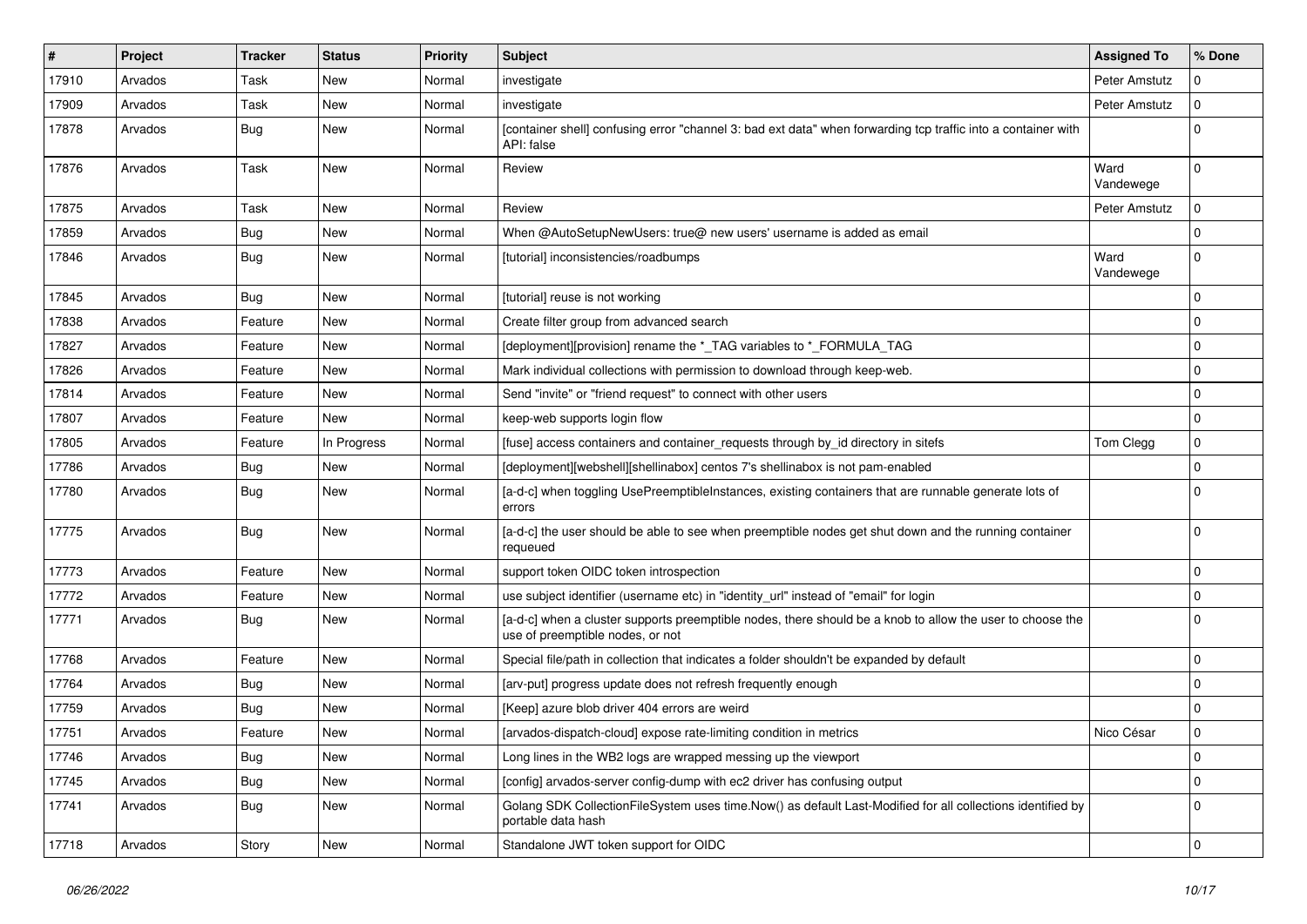| $\vert$ # | Project | <b>Tracker</b> | <b>Status</b> | <b>Priority</b> | Subject                                                                                                                  | <b>Assigned To</b> | % Done      |
|-----------|---------|----------------|---------------|-----------------|--------------------------------------------------------------------------------------------------------------------------|--------------------|-------------|
| 17699     | Arvados | Story          | In Progress   | Normal          | Design new keepstore internal architecture that supports efficient streaming & range requests                            | Tom Clegg          | $\Omega$    |
| 17695     | Arvados | Feature        | In Progress   | Normal          | [costanalyzer] make an accurate report for spot instances on AWS                                                         |                    | $\Omega$    |
| 17694     | Arvados | Feature        | New           | Normal          | [Keep][keep-web] improve observability of buffer cache                                                                   |                    | $\Omega$    |
| 17693     | Arvados | Feature        | New           | Normal          | [keep-web] Improve cache efficiency for a mix of fast and slow clients                                                   |                    | $\Omega$    |
| 17684     | Arvados | Feature        | New           | Normal          | [deployment][arvados-formula] add sudo examples to use arvados as a pam source for shell nodes                           |                    | $\mathbf 0$ |
| 17681     | Arvados | <b>Bug</b>     | New           | Normal          | [controller] seems to have a really long timeout for its db connection                                                   |                    | $\Omega$    |
| 17674     | Arvados | <b>Bug</b>     | New           | Normal          | add profiling infrastructure to Rails API server                                                                         |                    | $\Omega$    |
| 17669     | Arvados | Task           | In Progress   | Normal          | Review                                                                                                                   | Tom Clegg          | $\mathbf 0$ |
| 17660     | Arvados | Task           | In Progress   | Normal          | Review 17209-http-forward                                                                                                | Ward<br>Vandewege  | $\Omega$    |
| 17628     | Arvados | Task           | In Progress   | Normal          | 15. push arvbox-demo image                                                                                               |                    | $\Omega$    |
| 17613     | Arvados | Feature        | New           | Normal          | "created_by_uuid" field                                                                                                  |                    | $\Omega$    |
| 17597     | Arvados | Bug            | New           | Normal          | [keep-web] Improve error response when AnonymousUserToken not configured and no token provided by<br>client              |                    | $\Omega$    |
| 17586     | Arvados | Feature        | New           | Normal          | Merge collections                                                                                                        |                    | $\Omega$    |
| 17584     | Arvados | <b>Bug</b>     | New           | Normal          | Permission dialog should indicate that permissions are inherited                                                         |                    | $\Omega$    |
| 17581     | Arvados | Feature        | New           | Normal          | Improvement: hierarchy in workflow selection in WB2                                                                      |                    | $\Omega$    |
| 17580     | Arvados | <b>Bug</b>     | New           | Normal          | multi-select for inputs in workflow doesn't work anymore                                                                 |                    | $\Omega$    |
| 17578     | Arvados | Bug            | New           | Normal          | Global search results presentation in WB2                                                                                |                    | $\mathbf 0$ |
| 17577     | Arvados | Bug            | New           | Normal          | Current description not shown under Edit Project                                                                         |                    | $\Omega$    |
| 17576     | Arvados | Bug            | New           | Normal          | Copy collection link includes style                                                                                      |                    | $\Omega$    |
| 17575     | Arvados | Bug            | New           | Normal          | "Shared with me" Tree keeps expanding even if I closed it intentionally                                                  |                    | $\Omega$    |
| 17561     | Arvados | <b>Bug</b>     | New           | Normal          | [arvados-dispatch-cloud] inst.SetTags() and inst.Destroy() should respect rate-limiting responses from<br>cloud provider |                    | $\Omega$    |
| 17557     | Arvados | Task           | <b>New</b>    | Normal          | Review                                                                                                                   |                    | $\Omega$    |
| 17556     | Arvados | Task           | In Progress   | Normal          | Review 16997-sort-config-for-diff                                                                                        | Tom Clegg          | 0           |
| 17555     | Arvados | Task           | In Progress   | Normal          | Review 16971-Issues-with-Project-and-Collection-name-description-not-being-saved-shown                                   | Daniel Kutyła      | $\Omega$    |
| 17554     | Arvados | Task           | New           | Normal          | Review                                                                                                                   |                    | $\Omega$    |
| 17536     | Arvados | Task           | New           | Normal          | Review                                                                                                                   | Peter Amstutz      | $\Omega$    |
| 17520     | Arvados | Feature        | New           | Normal          | Option to delete a container and all associated child containers, logs and outputs.                                      |                    | $\mathbf 0$ |
| 17510     | Arvados | Feature        | New           | Normal          | Create filter group based on an advanced search query in the UI                                                          |                    | $\mathbf 0$ |
| 17502     | Arvados | Task           | In Progress   | Normal          | need help finding docker contain to run correct java version for PharmCAT                                                | Ward<br>Vandewege  | $\Omega$    |
| 17494     | Arvados | <b>Bug</b>     | New           | Normal          | Still updating users from login cluster when nothing changed                                                             |                    | $\mathbf 0$ |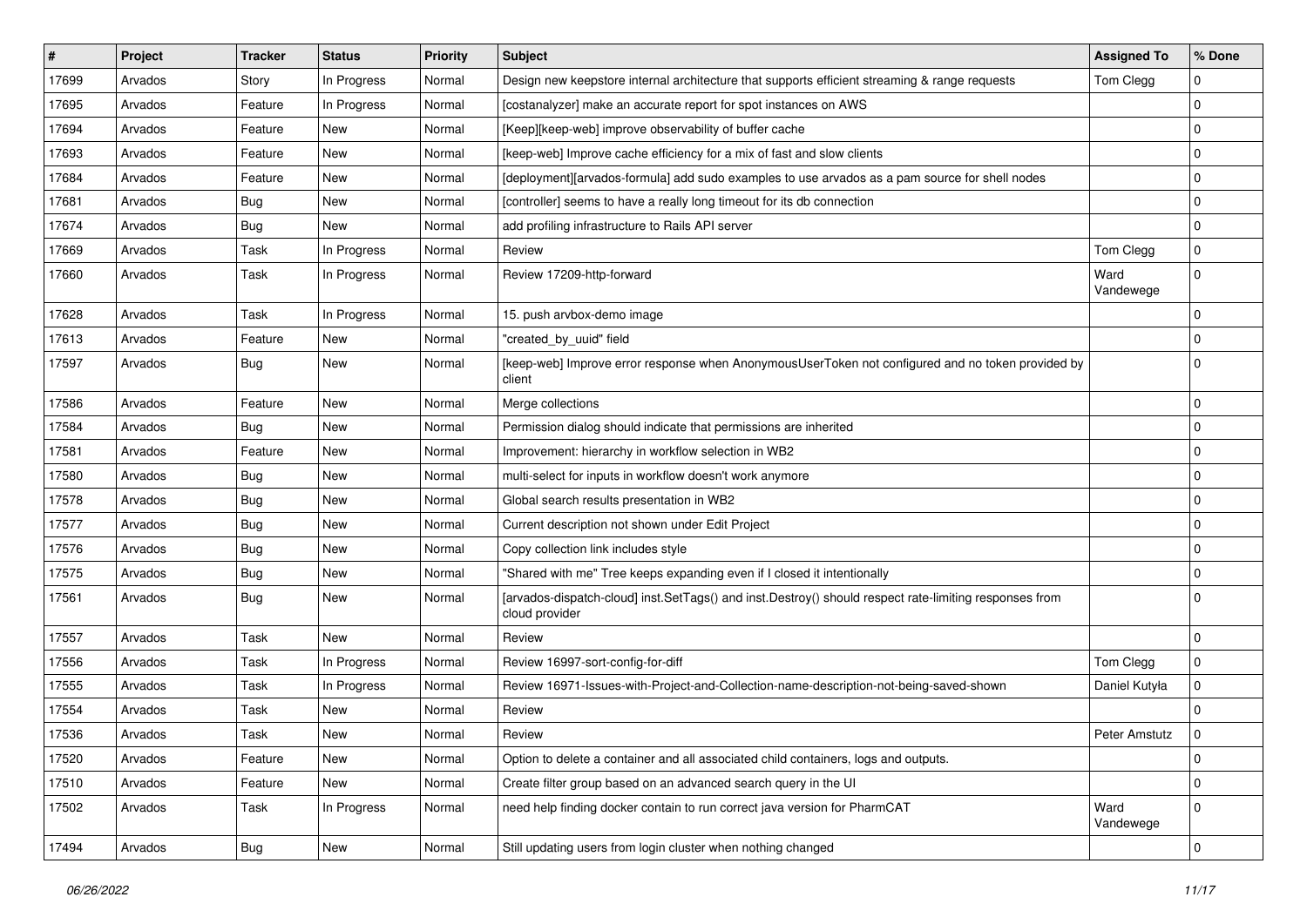| ∦     | <b>Project</b> | <b>Tracker</b> | <b>Status</b> | <b>Priority</b> | <b>Subject</b>                                                                                                                      | <b>Assigned To</b>  | % Done      |
|-------|----------------|----------------|---------------|-----------------|-------------------------------------------------------------------------------------------------------------------------------------|---------------------|-------------|
| 17490 | Arvados        | Feature        | New           | Normal          | [workbench2] make filter groups creatable/editable                                                                                  |                     | $\Omega$    |
| 17483 | Arvados        | Task           | New           | Normal          | Review                                                                                                                              |                     | $\Omega$    |
| 17478 | Arvados        | Story          | New           | Normal          | Port Rails controller and integration tests for Groups to controller                                                                |                     | $\Omega$    |
| 17477 | Arvados        | Task           | New           | Normal          | document arv-bash                                                                                                                   |                     | $\Omega$    |
| 17472 | Arvados        | Story          | In Progress   | Normal          | Architecture for displaying container metrics in workbench                                                                          | Tom Clegg           | $\mathbf 0$ |
| 17468 | Arvados        | Feature        | New           | Normal          | [controller] Skip repetitive OIDC UserInfo calls if access token validates as an ID token                                           |                     | $\Omega$    |
| 17461 | Arvados        | Feature        | <b>New</b>    | Normal          | Flag to make turn file format mismatches from an error to a warning                                                                 | Jiayong Li          | $\Omega$    |
| 17459 | Arvados        | Task           | <b>New</b>    | Normal          | Review                                                                                                                              | Peter Amstutz       | $\Omega$    |
| 17456 | Arvados        | Task           | New           | Normal          | Review                                                                                                                              | Peter Amstutz       | $\Omega$    |
| 17433 | Arvados        | Bug            | New           | Normal          | Long picklists hide typing field in WB2                                                                                             |                     | $\Omega$    |
| 17428 | Arvados        | <b>Bug</b>     | New           | Normal          | [deployment] arvados-api-server fails to re-install/upgrade if the postgresql-client and the server versions<br>differ              |                     | $\Omega$    |
| 17424 | Arvados        | Bug            | New           | Normal          | [API] group contents endpoint edge cases with filter on uuid                                                                        |                     | $\Omega$    |
| 17420 | Arvados        | Support        | New           | Normal          | Review Lon's cwltool PR                                                                                                             | Peter Amstutz       | $\Omega$    |
| 17413 | Arvados        | <b>Bug</b>     | New           | Normal          | [arv-mount] Exit (instead of undefined behavior) after unhandled exception                                                          |                     | $\Omega$    |
| 17412 | Arvados        | Task           | New           | Normal          | Review                                                                                                                              | Peter Amstutz       | $\Omega$    |
| 17410 | Arvados        | Task           | New           | Normal          | Review                                                                                                                              | Peter Amstutz       | $\Omega$    |
| 17403 | Arvados        | Task           | In Progress   | Normal          | Review 17337-files-not-visible-in-arvados                                                                                           | Daniel Kutyła       | $\Omega$    |
| 17401 | Arvados        | Feature        | New           | Normal          | VS code plugin for Arvados                                                                                                          |                     | $\Omega$    |
| 17381 | Arvados        | <b>Bug</b>     | <b>New</b>    | Normal          | [playground] [wb2] add a redirect                                                                                                   |                     | $\Omega$    |
| 17368 | Arvados        | Task           | Feedback      | Normal          | 10. Deploy RC to su92l                                                                                                              | Peter Amstutz       | $\Omega$    |
| 17358 | Arvados        | <b>Bug</b>     | New           | Normal          | [wb2] mis-placed label?                                                                                                             |                     | $\Omega$    |
| 17357 | Arvados        | Bug            | New           | Normal          | [wb2] ssh keys for admin user list all of them (in the user tab)                                                                    |                     | $\Omega$    |
| 17354 | Arvados        | Feature        | New           | Normal          | Be able to inject additional documentation text into WebDAV/s3 info dialog                                                          |                     | $\Omega$    |
| 17348 | Arvados        | Story          | New           | Normal          | Example workflow template which streams data from S3 in first step, does some computation steps, and<br>uploads results back to S3. |                     | $\Omega$    |
| 17347 | Arvados        | Bug            | New           | Normal          | crunch-run -- list fatal error out of memory                                                                                        |                     | $\Omega$    |
| 17345 | Arvados        | <b>Bug</b>     | New           | Normal          | [boot] handle dependency upgrades better in "arvados-package build"                                                                 |                     | $\Omega$    |
| 17344 | Arvados        | Story          | New           | Normal          | [boot] Make arvados-server-easy package suitable for demo use case                                                                  | Tom Clegg           | 0           |
| 17327 | Arvados        | Feature        | New           | Normal          | Go codegen for reading/writing CWL                                                                                                  | Nico César          | $\mathbf 0$ |
| 17326 | Arvados        | Task           | New           | Normal          | Review                                                                                                                              | Lucas Di<br>Pentima | $\mathbf 0$ |
| 17320 | Arvados        | Support        | New           | Normal          | Explain what additonal configuration is needed for provision.sh to go to production                                                 | Peter Amstutz       | $\mathbf 0$ |
| 17314 | Arvados        | Bug            | New           | Normal          | [API] [controller] [Workbench] 404 on foreign user UUID in admin interface                                                          |                     | 0           |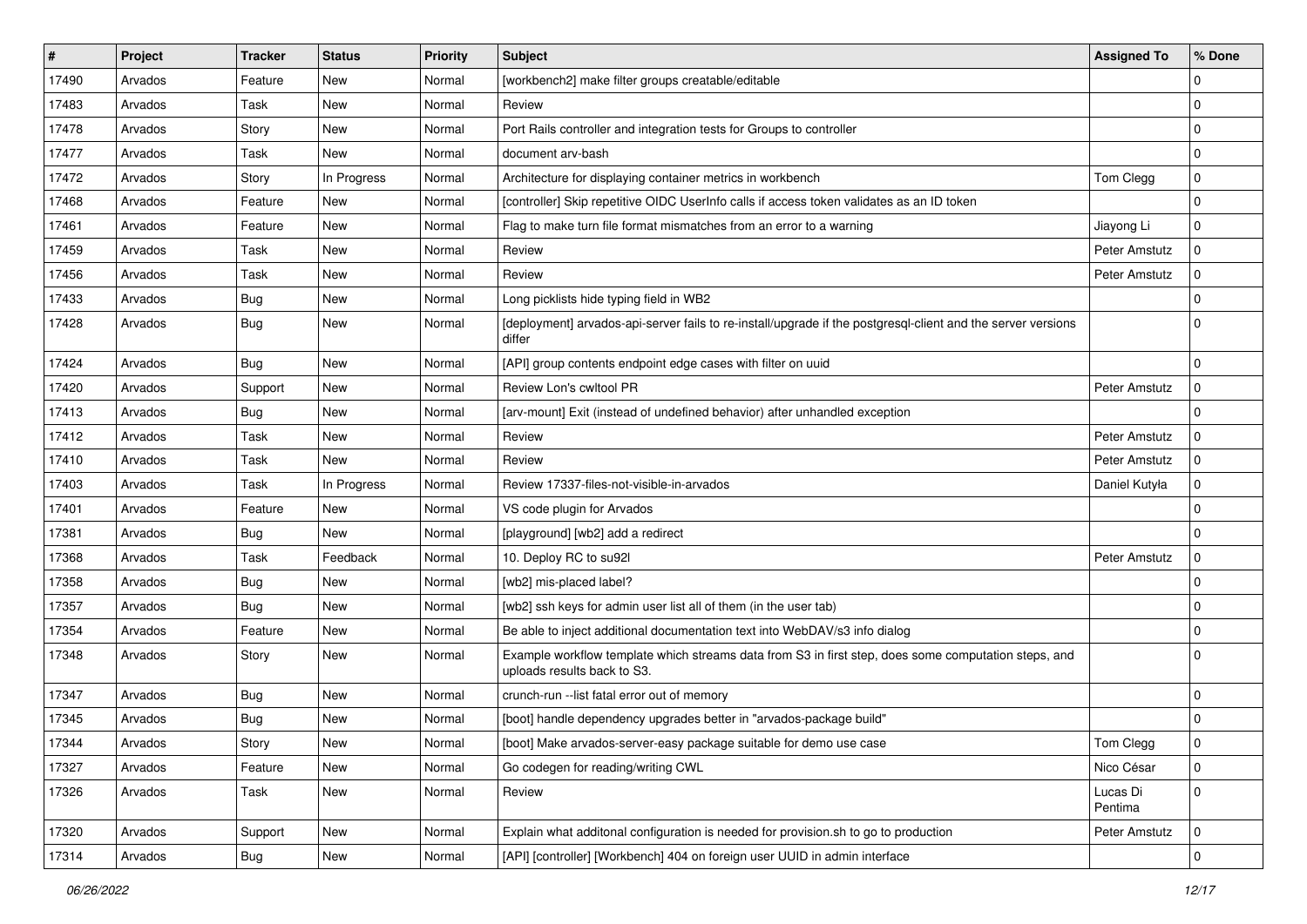| $\sharp$ | Project | <b>Tracker</b> | <b>Status</b> | <b>Priority</b> | <b>Subject</b>                                                             | <b>Assigned To</b> | % Done      |
|----------|---------|----------------|---------------|-----------------|----------------------------------------------------------------------------|--------------------|-------------|
| 17313    | Arvados | Feature        | New           | Normal          | [Documentation] improve federation documentation                           | Ward<br>Vandewege  | $\Omega$    |
| 17310    | Arvados | Feature        | New           | Normal          | SAML support                                                               |                    | 0           |
| 17309    | Arvados | Feature        | New           | Normal          | Keep "Shared with me" collapsed unless opened manually                     |                    | $\mathbf 0$ |
| 17304    | Arvados | Feature        | New           | Normal          | Allow setting properties on processes                                      |                    | $\mathbf 0$ |
| 17303    | Arvados | Feature        | New           | Normal          | List properties and allow filtering by them in the project listings        |                    | 0           |
| 17292    | Arvados | Feature        | New           | Normal          | Merging collections feature                                                |                    | $\mathbf 0$ |
| 17291    | Arvados | <b>Bug</b>     | New           | Normal          | Copy selected to collection issue                                          |                    | 0           |
| 17287    | Arvados | Story          | In Progress   | Normal          | Ruby 2.5 will be EOLed soon, make sure to be ready for 2.6                 |                    | $\mathbf 0$ |
| 17283    | Arvados | Task           | New           | Normal          | Review                                                                     | Ward<br>Vandewege  | $\mathbf 0$ |
| 17277    | Arvados | Task           | New           | Normal          | Make sure machine is configured to respond for that virtual host           | Ward<br>Vandewege  | $\mathbf 0$ |
| 17275    | Arvados | <b>Bug</b>     | New           | Normal          | Move Go Arvados RPC module into Go SDK & migrate to new API                |                    | $\mathbf 0$ |
| 17274    | Arvados | Story          | New           | Normal          | Add "viewer.commonwl.org" DNS alias                                        | Peter Amstutz      | $\mathbf 0$ |
| 17272    | Arvados | Story          | New           | Normal          | Doc site feedback                                                          |                    | 0           |
| 17261    | Arvados | Feature        | New           | Normal          | Determine ownership of objects within wb2                                  |                    | $\mathbf 0$ |
| 17251    | Arvados | Feature        | New           | Normal          | Investigate mypyc for arvados-cwl-runner                                   |                    | 0           |
| 17244    | Arvados | <b>Bug</b>     | New           | Normal          | Make sure cgroupsV2 works with Arvados                                     |                    | $\mathbf 0$ |
| 17232    | Arvados | Support        | New           | Normal          | add example of readRDS() to arvadosR help                                  |                    | $\mathbf 0$ |
| 17214    | Arvados | Story          | New           | Normal          | Investigate using tracing                                                  |                    | $\mathbf 0$ |
| 17209    | Arvados | Feature        | In Progress   | Normal          | Controller forwards web requests to crunch worker nodes                    | Tom Clegg          | $\mathbf 0$ |
| 17206    | Arvados | Feature        | New           | Normal          | crunch-run reverse proxies HTTP requests to container                      |                    | $\mathbf 0$ |
| 17194    | Arvados | Feature        | New           | Normal          | support Amazon Linux                                                       |                    | $\mathbf 0$ |
| 17186    | Arvados | Bug            | New           | Normal          | [dispatch] broken node logs should also be copied to a-d-c logs            |                    | $\mathbf 0$ |
| 17185    | Arvados | Feature        | New           | Normal          | [adc] add broken node metrics                                              | Tom Clegg          | $\mathbf 0$ |
| 17181    | Arvados | Task           | New           | Normal          | Talk to Michael                                                            |                    | $\mathbf 0$ |
| 17178    | Arvados | Feature        | <b>New</b>    | Normal          | Render live graphs of container crunchstat in wb2                          |                    | $\mathbf 0$ |
| 17174    | Arvados | Feature        | New           | Normal          | Menu item ordering                                                         |                    | $\mathbf 0$ |
| 17172    | Arvados | Feature        | New           | Normal          | Stale-while-revalidate caching strategy for requests                       |                    | $\mathbf 0$ |
| 17168    | Arvados | Bug            | In Progress   | Normal          | Add some basic documentation about wb2 to user guide                       | Sarah Zaranek      | $\mathbf 0$ |
| 17166    | Arvados | Support        | Feedback      | Normal          | Set up CWL project jenkins server                                          |                    | 0           |
| 17160    | Arvados | Bug            | New           | Normal          | [packaging] upgrade run_upload_packages.py to use twine for upload to PyPI |                    | $\mathbf 0$ |
| 17159    | Arvados | Bug            | New           | Normal          | [build] make build-packages-python-ruby run on a Jenkins satellite         |                    | $\mathbf 0$ |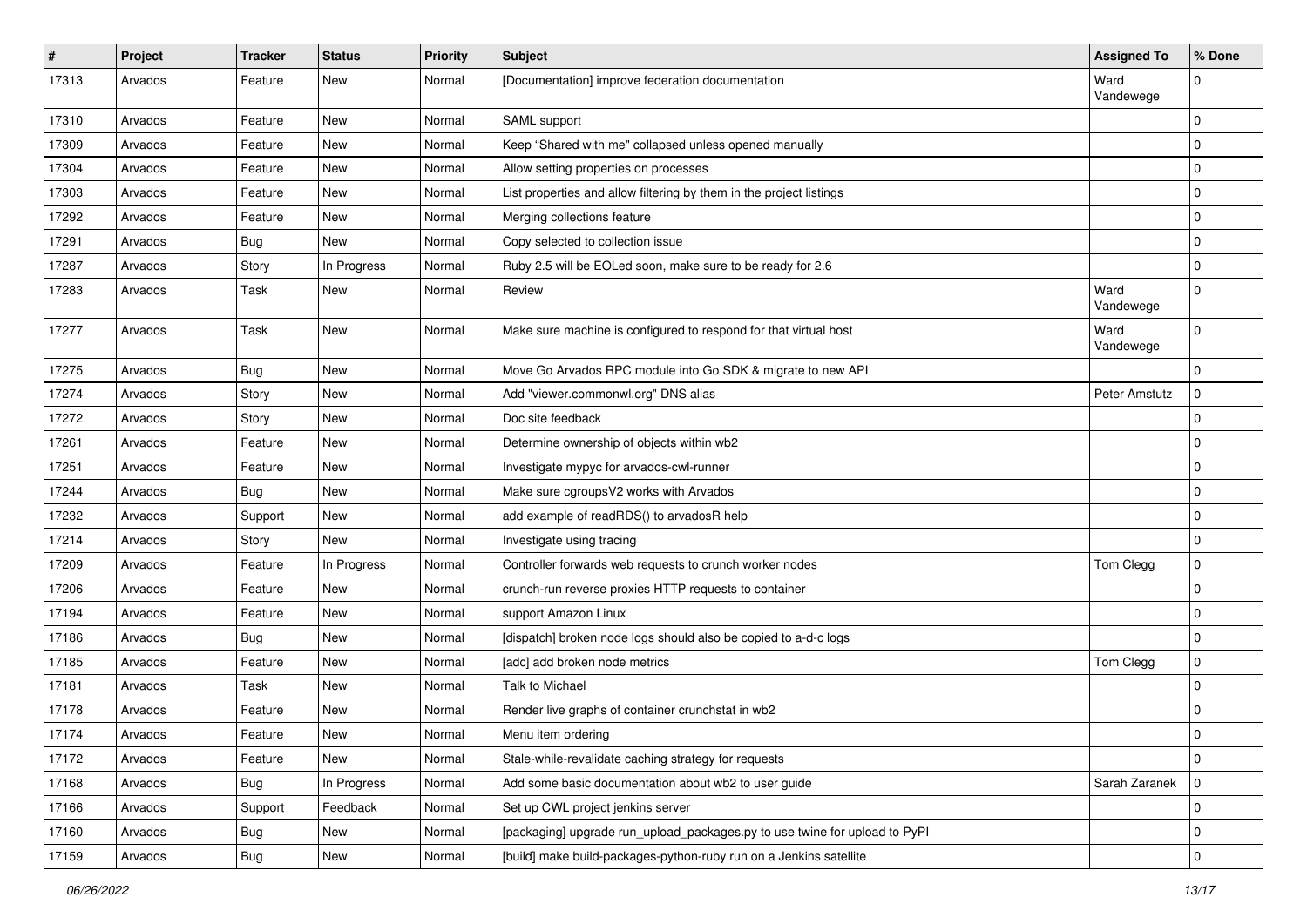| $\sharp$ | Project | <b>Tracker</b> | <b>Status</b> | <b>Priority</b> | <b>Subject</b>                                                                                                   | <b>Assigned To</b>  | % Done      |
|----------|---------|----------------|---------------|-----------------|------------------------------------------------------------------------------------------------------------------|---------------------|-------------|
| 17158    | Arvados | <b>Bug</b>     | New           | Normal          | Cannot execute a registered CommandLineTool, only Workflow                                                       |                     | $\Omega$    |
| 17157    | Arvados | <b>Bug</b>     | New           | Normal          | Workbench should have all collection updates result in new versions                                              |                     | 0           |
| 17153    | Arvados | Bug            | New           | Normal          | Displays "Your project is empty." instead of "Nothing matched the search" when a search doesn't find<br>anything |                     | $\mathbf 0$ |
| 17149    | Arvados | Feature        | New           | Normal          | Checkpoint / snapshot to support migrating tasks when more memory is needed                                      |                     | $\mathbf 0$ |
| 17148    | Arvados | Feature        | New           | Normal          | add logging middleware to lib/cmd                                                                                |                     | $\pmb{0}$   |
| 17116    | Arvados | Story          | New           | Normal          | Consider excluding api_client_authorization from audit logs by default.                                          |                     | $\pmb{0}$   |
| 17112    | Arvados | Feature        | New           | Normal          | Store unsigned collection manifests in keep                                                                      |                     | 0           |
| 17110    | Arvados | Feature        | New           | Normal          | Container reuse on sub-workflows and chunks of scatter inputs                                                    |                     | $\pmb{0}$   |
| 17104    | Arvados | Feature        | New           | Normal          | Feature to toggle "detailed rows" in project view                                                                |                     | 0           |
| 17100    | Arvados | Feature        | New           | Normal          | Audit logs should include current/logged in user                                                                 |                     | $\mathbf 0$ |
| 17089    | Arvados | Task           | New           | Normal          | Review                                                                                                           | Lucas Di<br>Pentima | $\mathbf 0$ |
| 17074    | Arvados | <b>Bug</b>     | <b>New</b>    | Normal          | Use count=none & keyset paging                                                                                   |                     | $\mathbf 0$ |
| 17073    | Arvados | <b>Bug</b>     | New           | Normal          | Permission links originating from users should only update that user                                             | Peter Amstutz       | $\mathbf 0$ |
| 17070    | Arvados | Feature        | New           | Normal          | [packaging][centos] build packages for centos8                                                                   |                     | 0           |
| 17054    | Arvados | Feature        | In Progress   | Normal          | Custom naming for scatter steps                                                                                  |                     | $\pmb{0}$   |
| 17052    | Arvados | <b>Bug</b>     | In Progress   | Normal          | arvados-server replaces run_test_services.py                                                                     |                     | 0           |
| 17041    | Arvados | <b>Bug</b>     | New           | Normal          | Upload doesn't work on arvbox-demo                                                                               |                     | 0           |
| 17038    | Arvados | Feature        | New           | Normal          | [controller] Option to request additional scopes, and verify additional claims, during OpenID Connect auth       |                     | 0           |
| 17037    | Arvados | Feature        | New           | Normal          | [controller] Improve use of given_name/family_name fields for generic OpenID Connect providers                   |                     | 0           |
| 17005    | Arvados | <b>Bug</b>     | New           | Normal          | CWL v1.2 Conformance test 83 failed twice on the new Arvados Playground                                          |                     | $\pmb{0}$   |
| 16975    | Arvados | Feature        | New           | Normal          | Direct navigation to federated objects                                                                           |                     | 0           |
| 16973    | Arvados | <b>Bug</b>     | New           | Normal          | No "disable re-use" option when running a newly registered workflow                                              |                     | $\pmb{0}$   |
| 16972    | Arvados | Bug            | New           | Normal          | Container request page doesn't refresh                                                                           |                     | 0           |
| 16970    | Arvados | <b>Bug</b>     | New           | Normal          | "Shared" option in sharing dialog is confusing                                                                   |                     | $\mathbf 0$ |
| 16964    | Arvados | Task           | <b>New</b>    | Normal          | Review                                                                                                           | Peter Amstutz       | $\mathbf 0$ |
| 16933    | Arvados | <b>Bug</b>     | New           | Normal          | [login federation] post-trashing collection UX bug                                                               |                     | $\mathbf 0$ |
| 16932    | Arvados | <b>Bug</b>     | New           | Normal          | [login federation] trashing collections: snackbar issues                                                         |                     | 0           |
| 16931    | Arvados | <b>Bug</b>     | New           | Normal          | [login federation] Not Found modal when looking at trashed collection                                            |                     | $\mathbf 0$ |
| 16888    | Arvados | <b>Bug</b>     | In Progress   | Normal          | Federate container token cannot access resources on other clusters                                               | Tom Clegg           | 0           |
| 16881    | Arvados | Task           | New           | Normal          | Review                                                                                                           | Peter Amstutz       | $\mathbf 0$ |
| 16879    | Arvados | Task           | New           | Normal          | Review                                                                                                           | Peter Amstutz       | 0           |
| 16871    | Arvados | Support        | New           | Normal          | Translate NextFlow workflows to CWL with notes                                                                   |                     | $\mathbf 0$ |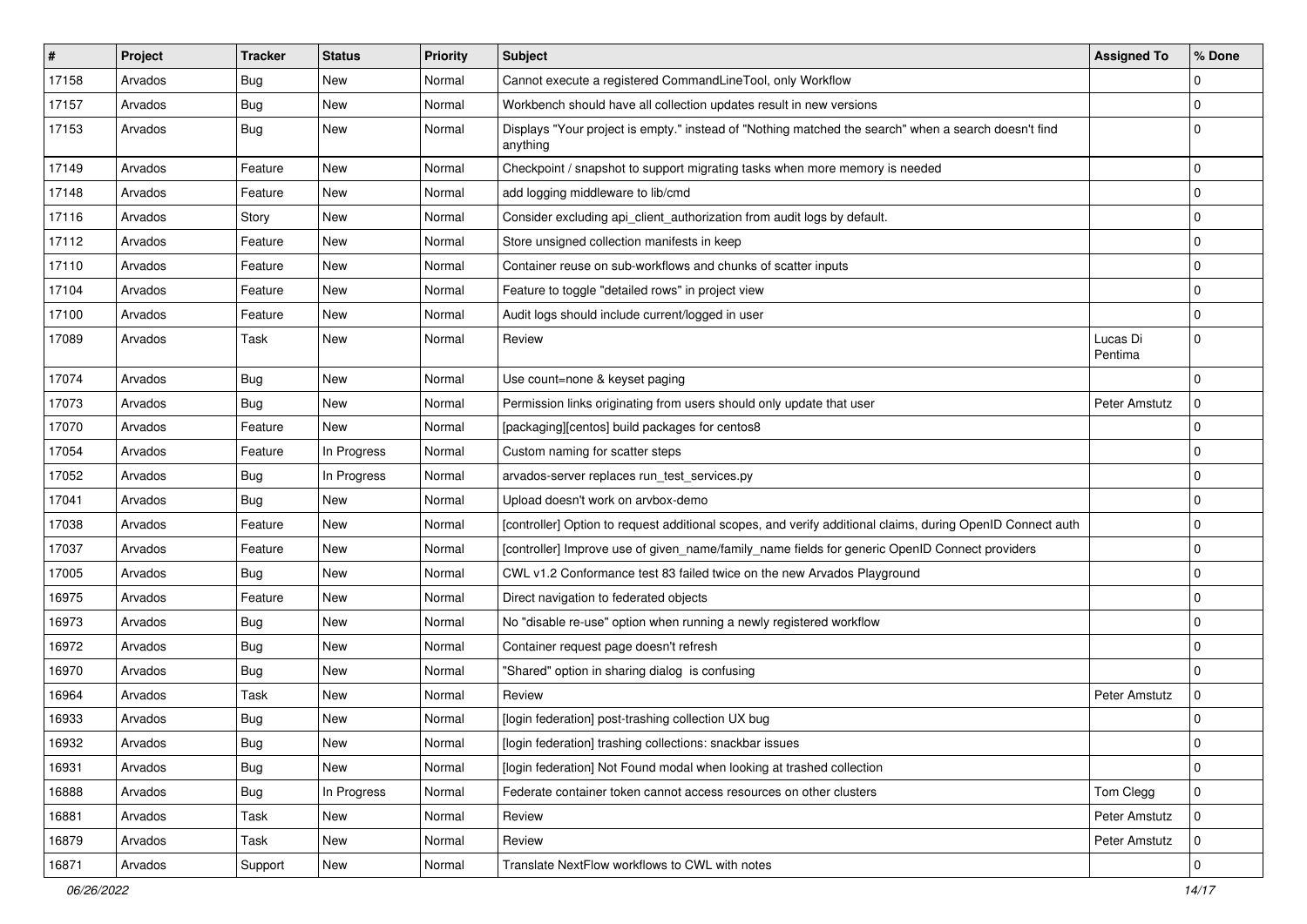| $\sharp$ | Project | <b>Tracker</b> | <b>Status</b> | <b>Priority</b> | <b>Subject</b>                                                                                 | <b>Assigned To</b> | % Done      |
|----------|---------|----------------|---------------|-----------------|------------------------------------------------------------------------------------------------|--------------------|-------------|
| 16870    | Arvados | Story          | New           | Normal          | Research & create examples of other CWL patterns                                               | Jiayong Li         | 0           |
| 16869    | Arvados | Story          | <b>New</b>    | Normal          | Go through workflow patterns and add them to the CWL patterns repo                             | Jiayong Li         | $\mathbf 0$ |
| 16867    | Arvados | Bug            | New           | Normal          | <b>Rust SDK</b>                                                                                |                    | $\mathbf 0$ |
| 16866    | Arvados | Feature        | New           | Normal          | Support OpenAPI                                                                                |                    | $\mathbf 0$ |
| 16853    | Arvados | <b>Bug</b>     | New           | Normal          | [arvbox] various bugs                                                                          |                    | 0           |
| 16852    | Arvados | <b>Bug</b>     | New           | Normal          | [keep-balance] replication level distribution should account for volumes' built-in replication |                    | 0           |
| 16851    | Arvados | Bug            | <b>New</b>    | Normal          | [keep-balance] "underreplicated blocks" are overcounted in log messages                        |                    | $\mathbf 0$ |
| 16849    | Arvados | Feature        | New           | Normal          | Investigate / document using Rabix Composer + arv-mount + arvados-cwl-runner                   |                    | $\mathbf 0$ |
| 16843    | Arvados | Feature        | New           | Normal          | [a-d-c] admin cli                                                                              |                    | $\mathbf 0$ |
| 16832    | Arvados | <b>Bug</b>     | New           | Normal          | replace linkchecker in our build environment                                                   | Ward<br>Vandewege  | $\mathbf 0$ |
| 16830    | Arvados | <b>Bug</b>     | New           | Normal          | [keep-web] S3 PutObject response should have content MD5                                       |                    | $\mathbf 0$ |
| 16816    | Arvados | Task           | New           | Normal          | Review                                                                                         |                    | $\mathbf 0$ |
| 16805    | Arvados | <b>Bug</b>     | New           | Normal          | "enter" dismisses setup dialog instead of submitting                                           |                    | 0           |
| 16802    | Arvados | Feature        | <b>New</b>    | Normal          | [packaging] create an arvados-shell-node package                                               |                    | $\mathbf 0$ |
| 16800    | Arvados | Feature        | New           | Normal          | PAM sets Arvados environment vars                                                              |                    | $\mathbf 0$ |
| 16784    | Arvados | Feature        | New           | Normal          | Roles view                                                                                     |                    | $\mathbf 0$ |
| 16771    | Arvados | <b>Bug</b>     | New           | Normal          | [keepstore, arvados-dispatch-cloud] Driver parameter should be specified consistently          |                    | $\mathbf 0$ |
| 16768    | Arvados | Task           | New           | Normal          | Review                                                                                         | Peter Amstutz      | $\mathbf 0$ |
| 16764    | Arvados | Task           | New           | Normal          | Review                                                                                         | Tom Clegg          | $\mathbf 0$ |
| 16744    | Arvados | Feature        | New           | Normal          | [keep-web] Support more S3 write APIs: DeleteObjects, POST object                              |                    | 0           |
| 16741    | Arvados | Story          | New           | Normal          | Upload verification tool                                                                       |                    | $\mathbf 0$ |
| 16738    | Arvados | Feature        | New           | Normal          | [a-d-c] introduce concept of "quota partition"                                                 |                    | 0           |
| 16728    | Arvados | Story          | New           | Normal          | Migrate federated workflow and federation user migrate tests to use arvados-boot               |                    | $\mathbf 0$ |
| 16701    | Arvados | Feature        | New           | Normal          | Tool to compare contents of a local file system to contents of a collection                    |                    | 0           |
| 16682    | Arvados | <b>Bug</b>     | New           | Normal          | Missing nodejs should not be a fatal error for submitting a workflow                           | Nico César         | $\mathbf 0$ |
| 16673    | Arvados | Support        | New           | Normal          | Document using OpenID Connect support for AAI                                                  | Peter Amstutz      | $\Omega$    |
| 16664    | Arvados | Story          | New           | Normal          | Remove legacy config loading                                                                   |                    | $\Omega$    |
| 16658    | Arvados | Bug            | New           | Normal          | [Bug] "Move/Copy To" Dialog does not list all possible target locations.                       |                    | $\mathbf 0$ |
| 16656    | Arvados | <b>Bug</b>     | New           | Normal          | Arvados bug (GUI): Favorites not displayed in ARV move function                                |                    | $\mathbf 0$ |
| 16651    | Arvados | Feature        | New           | Normal          | Show sharing dialog also for users with read and write permissions                             |                    | $\mathbf 0$ |
| 16650    | Arvados | Feature        | New           | Normal          | Downloading and open in new tab for subfolders in data collection                              |                    | 0           |
| 16646    | Arvados | Feature        | New           | Normal          | Search in Data collection                                                                      |                    | $\mathbf 0$ |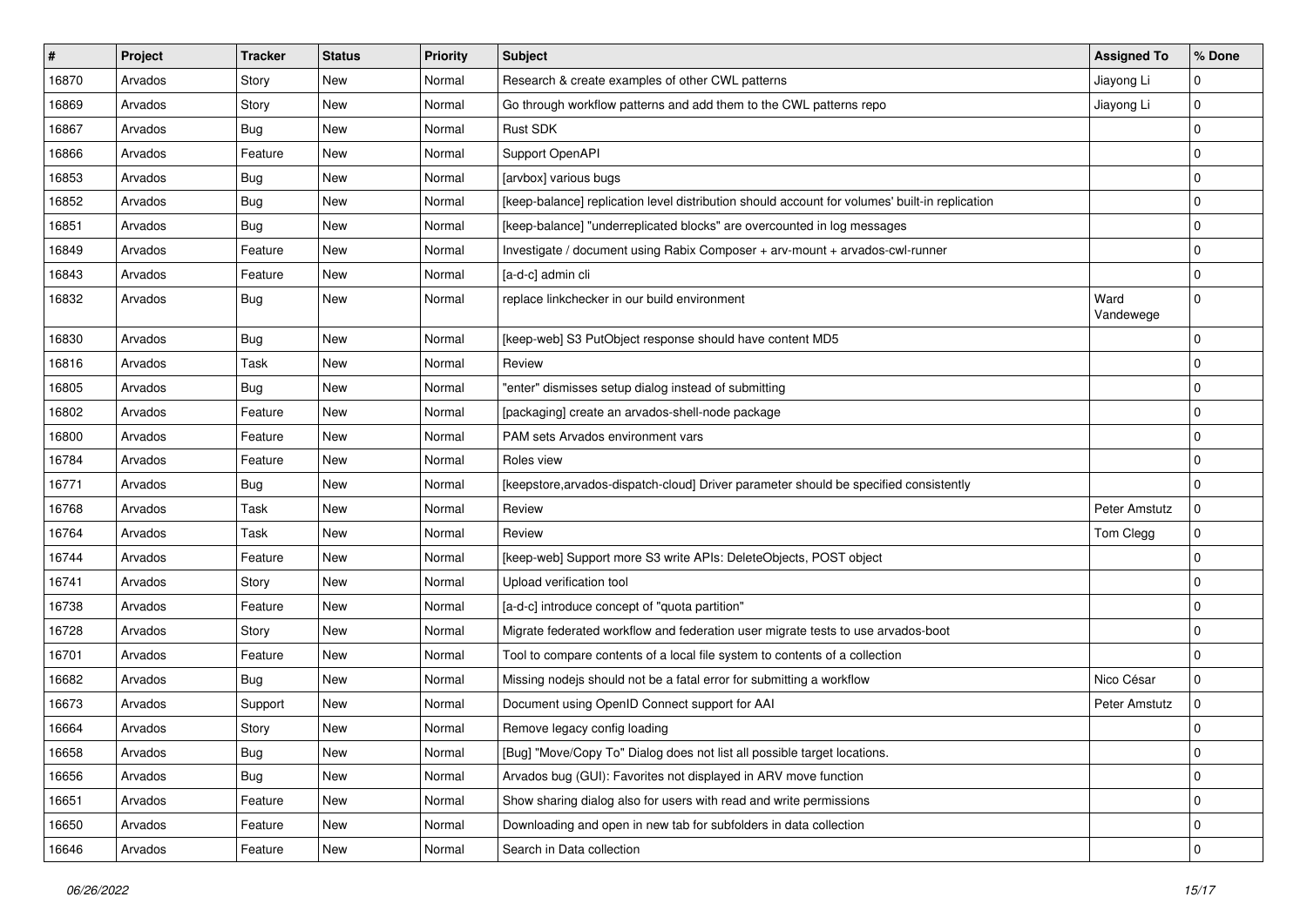| $\sharp$ | Project | <b>Tracker</b> | <b>Status</b> | <b>Priority</b> | <b>Subject</b>                                                                                        | <b>Assigned To</b>  | % Done      |
|----------|---------|----------------|---------------|-----------------|-------------------------------------------------------------------------------------------------------|---------------------|-------------|
| 16644    | Arvados | Feature        | New           | Normal          | Move files into existing collection                                                                   |                     | 0           |
| 16643    | Arvados | Feature        | New           | Normal          | Notification functionality                                                                            |                     | 0           |
| 16642    | Arvados | Feature        | New           | Normal          | Processes page                                                                                        |                     | 0           |
| 16641    | Arvados | Feature        | New           | Normal          | Move / copy dialog with search field                                                                  |                     | 0           |
| 16640    | Arvados | Feature        | New           | Normal          | Cluster c97qk interferes with proper search function                                                  |                     | 0           |
| 16639    | Arvados | Feature        | New           | Normal          | Display number of hits for search function                                                            |                     | 0           |
| 16638    | Arvados | Feature        | <b>New</b>    | Normal          | Open search result in new tab                                                                         |                     | 0           |
| 16633    | Arvados | Bug            | New           | Normal          | "Arvados VM" is not defined in the docs                                                               |                     | 0           |
| 16617    | Arvados | Feature        | New           | Normal          | Improve arv-copy for workflows                                                                        |                     | $\pmb{0}$   |
| 16614    | Arvados | <b>Bug</b>     | <b>New</b>    | Normal          | Submitting workflows with large numbers of file inputs is very slow                                   |                     | 0           |
| 16610    | Arvados | Task           | New           | Normal          | Review                                                                                                |                     | 0           |
| 16607    | Arvados | Task           | <b>New</b>    | Normal          | Review                                                                                                | Ward<br>Vandewege   | $\mathbf 0$ |
| 16593    | Arvados | Feature        | New           | Normal          | Way to determine owner to be able to request access                                                   |                     | 0           |
| 16590    | Arvados | Feature        | New           | Normal          | support dynamic arvados users on shell nodes (NSS)                                                    |                     | 0           |
| 16574    | Arvados | Feature        | New           | Normal          | Can limit which users can submit container requests.                                                  |                     | 0           |
| 16571    | Arvados | Feature        | New           | Normal          | Permission system supports seeing & sharing with a group without having access to group contents.     |                     | 0           |
| 16567    | Arvados | Feature        | New           | Normal          | GCP support in arvados-dispatch-cloud                                                                 |                     | 0           |
| 16566    | Arvados | <b>Bug</b>     | New           | Normal          | [cli] can't create a token when using a token created with create_superuser_token.rb                  |                     | 0           |
| 16563    | Arvados | Feature        | <b>New</b>    | Normal          | All services support TLS directly                                                                     |                     | $\pmb{0}$   |
| 16562    | Arvados | Feature        | New           | Normal          | SDKs ask API server for preferred "Services" config based on whether you are "internal" or "external" |                     | 0           |
| 16561    | Arvados | Story          | In Progress   | Normal          | Add "Listen" to Services config                                                                       | Tom Clegg           | 0           |
| 16556    | Arvados | Bug            | <b>New</b>    | Normal          | Template for Workflow Displaying Last Step instead of Main on Workbench                               |                     | 0           |
| 16552    | Arvados | Story          | New           | Normal          | "arvados-server init" can get TLS certificates from Let's Encrypt                                     | Tom Clegg           | $\pmb{0}$   |
| 16546    | Arvados | Task           | New           | Normal          | Review                                                                                                | Tom Clegg           | 0           |
| 16537    | Arvados | Task           | New           | Normal          | Review                                                                                                | Peter Amstutz       | 0           |
| 16532    | Arvados | Support        | New           | Normal          | Write a troubleshooting page with debugging advice for configuration issues                           | Lucas Di<br>Pentima | $\mathbf 0$ |
| 16519    | Arvados | Feature        | New           | Normal          | [keepstore] optimize md5sum calculations                                                              |                     | 0           |
| 16518    | Arvados | Feature        | New           | Normal          | [keep] Allow clients to set a header to disable md5sum calculations in keepstore                      |                     | 0           |
| 16515    | Arvados | Feature        | New           | Normal          | Display keep-balance block count stats in grafana dashboard                                           |                     | 0           |
| 16510    | Arvados | <b>Bug</b>     | New           | Normal          | Indirectly trashed item's context menu show editable actions                                          | Lucas Di<br>Pentima | 0           |
| 16501    | Arvados | Task           | Feedback      | Normal          | 9. Run bam-to-vcf pipeline on playground                                                              | Sarah Zaranek       | 0           |